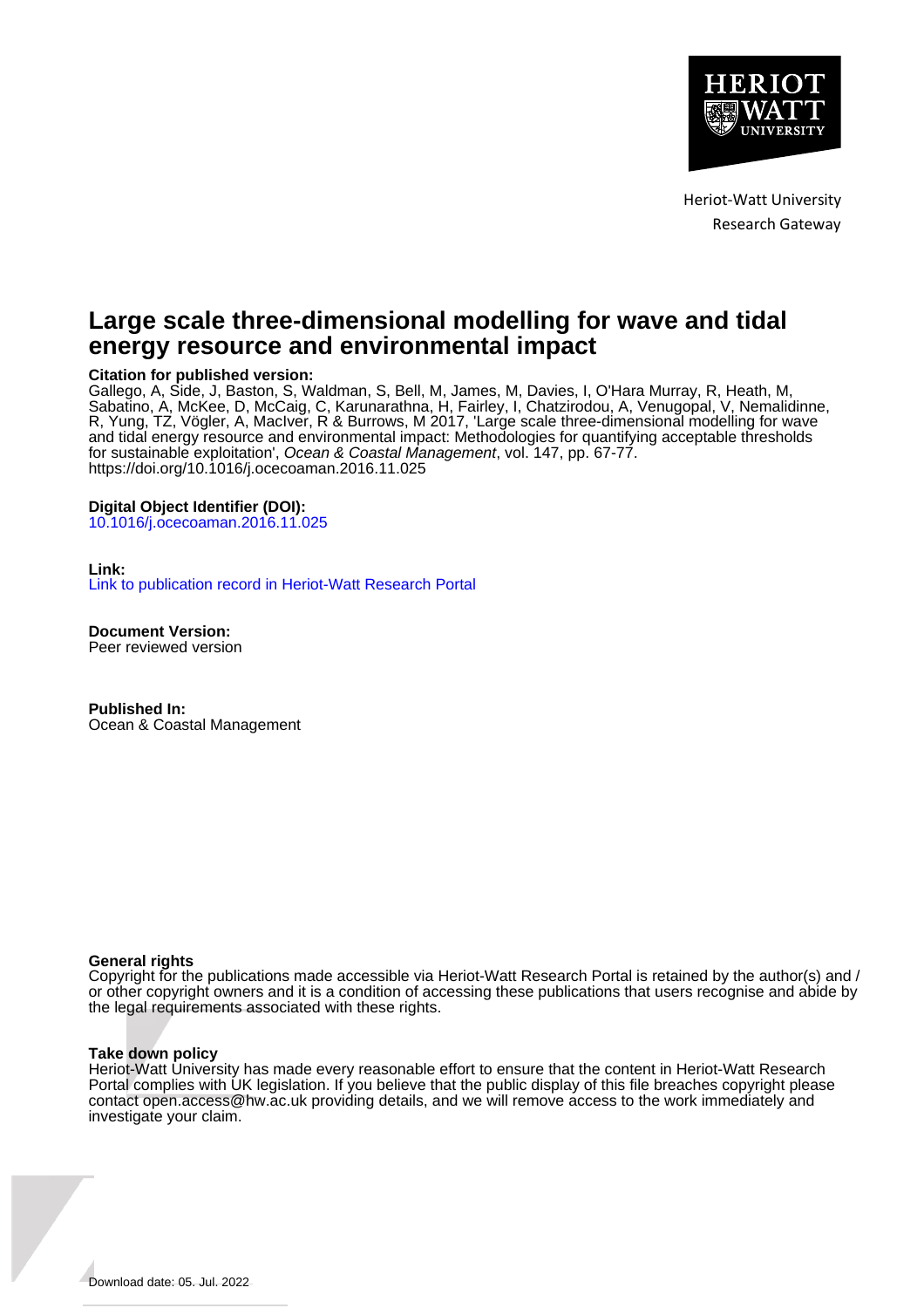**Large scale three-dimensional modelling for wave and tidal energy resource and environmental impact: methodologies for quantifying acceptable thresholds for sustainable exploitation** 5 A. Gallego<sup>1\*</sup>, J. Side<sup>2</sup>, S. Baston<sup>2</sup>, S. Waldman<sup>2</sup>, M. Bell<sup>2</sup>, M. James<sup>3</sup>, I. Davies<sup>1</sup>, R. O'Hara 6 Murray<sup>1</sup>, M. Heath<sup>4</sup>, A. Sabatino<sup>4</sup>, D. McKee<sup>4</sup>, C. McCaig<sup>4</sup>, H. Karunarathna<sup>5</sup>, I. Fairley<sup>5</sup>, A. 7 Chatzirodou<sup>5</sup>, V. Venugopal<sup>6</sup>, R. Nemalidinne<sup>6</sup>, T. Z. Yung<sup>6</sup>, A. Vögler<sup>7</sup>, R. MacIver<sup>7</sup> and M. 8 Burrows<sup>7</sup> 10 <sup>1</sup> Marine Scotland Science 11 <sup>2</sup> Heriot-Watt University 12 <sup>3</sup> Marine Alliance for Science and Technology for Scotland 13 <sup>4</sup> University of Strathclyde 14 <sup>5</sup> University of Swansea 15 <sup>6</sup> University of Edinburgh 16 <sup>7</sup> University of the Highlands and Islands \* a.gallego@marlab.ac.uk We describe a modelling project to estimate the potential effects of wave & tidal stream renewables on the marine environment 22 e Realistic generic devices to be used by those without access to the technical details available to developers are described 24 
Sesset are show largely local sea bed effects at the level of the currently proposed renewables developments in our study area **•** Large scale 3D modelling is critical to quantify the direct, indirect and cumulative effects of renewable energy extraction 28 • This is critical to comply with planning & environmental impact assessment regulations and achieve Good Environmental Status **1 Introduction 1.1 Background**

 In the context of increasing societal concerns about the effect of traditional energy sources based on the combustion of fossil fuels on the earth's climate, Marine Renewable Energy (MRE) is a relatively new sector showing considerable promise, particularly in highly populated areas of northern Europe where other (e.g. some terrestrial) renewable energy sources have either fulfilled their potential or are likely to encounter significant challenges as a result of lack of free/available resource, environmental or socio-economic impact, etc.

 The MRE sector comprises a number of different technologies (see Magagna and Uihlein, 2015). In order of degree of readiness, these include offshore wind, tidal energy, wave energy 44 and a few emerging technologies such as salinity gradient and thermal energy conversion. The latter have been piloted already (in some cases, for quite some time) but their current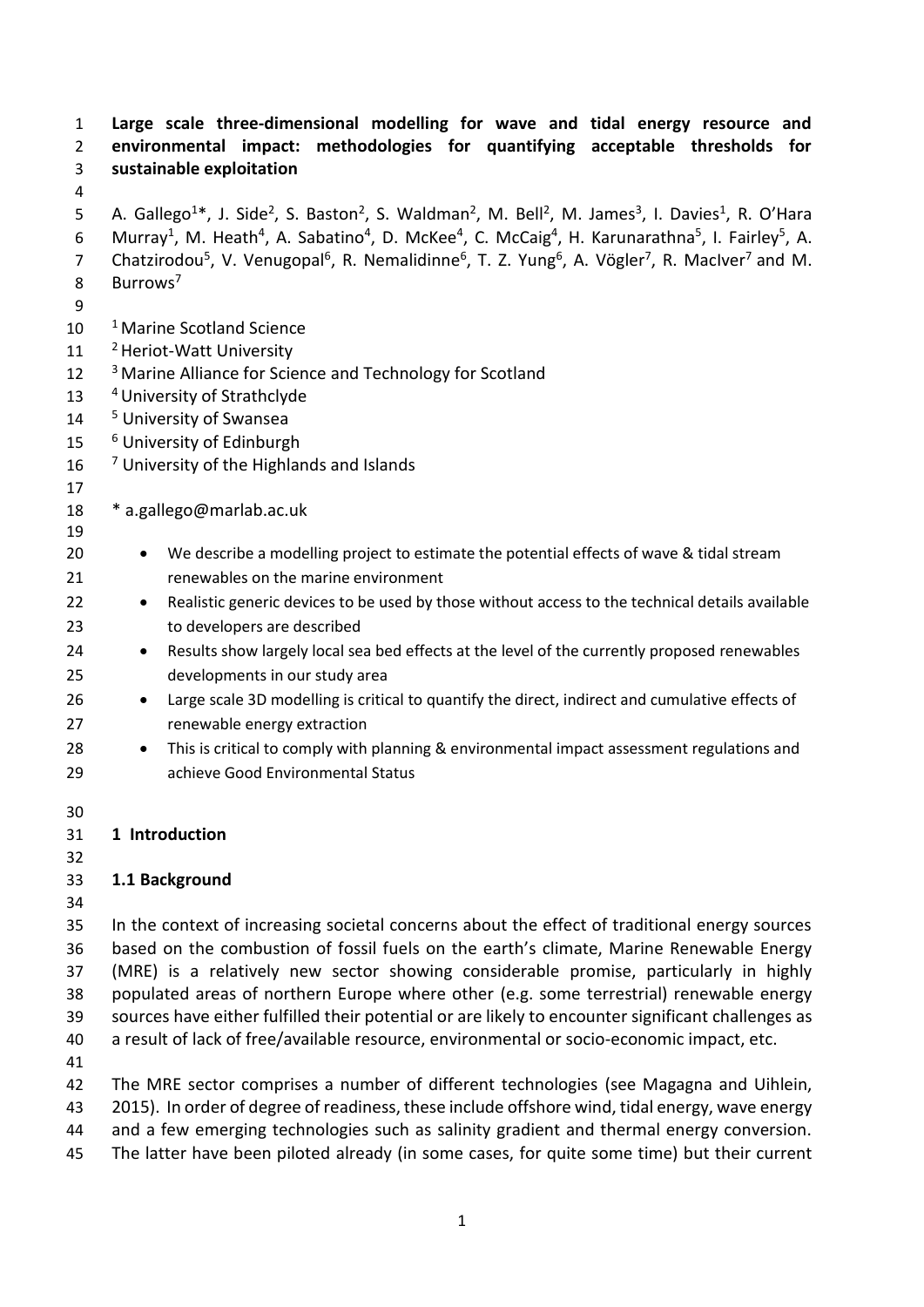technology readiness level (see review by Magagna and Uihlein, 2015) suggests that they are

- still some way off becoming commercially viable.
- 

 Offshore wind is the most mature offshore MRE sub-sector, building upon the widespread deployment of onshore wind farms. By 2015, offshore wind had reached a generating capacity of >5 GW in United Kingdom waters. Across Europe, the total adds up to >10 GW and some 700 MW in the rest of the world (source: Offshore Wind Factsheet 2015; [http://www.renewableuk.com/en/publications/index.cfm/offshore-wind-factsheet\)](http://www.renewableuk.com/en/publications/index.cfm/offshore-wind-factsheet). The potential effects of offshore wind farms on the physical environment are relatively straight- forward to measure and model. The main effects on the physical environment relate to the effect of energy extraction on the wind field, which reduces e.g. the amount of energy available to mix the water column, and the physical effect of the turbine support structures on the flow and wave fields. Their main direct biological effect during the operational phase is their potential interaction with birds, although other effects have been proposed (e.g. support structures can serve as artificial reefs for native or invasive species). Some construction methods produce levels of underwater noise that can be of concern regarding marine mammals and, potentially, fish.

 The tidal MRE sector includes a number of different technologies that exploit tides to generate electricity. They include tidal stream devices, where turbines placed within the tidal stream exploit the kinetic energy of the tidal flow to generate electricity, and dam-like structures with turbines, such tidal lagoons and barrages (closed dams) or turbines in open dams perpendicular to the tidal flow. Most Tidal Energy Converters (TECs), e.g. for tidal stream developments, are typically horizontal axis bladed turbines (although other designs exist) and therefore share some similarities with wind turbines. However, TECs are yet to reach the required level of technical maturity for routine large scale commercial deployment, 72 although they show promise, particularly in areas where the resource is most abundant, such as parts of the coastal waters west and north of Scotland (The Scottish Government, 2013).

 Wave energy converters (WECs), in contrast to TECs, are diverse in design, although they all share the same source of energy to generate power: the combined wind seas and ocean- swells as they approach coastal areas, where their potential for exploitation is currently concentrated (for economic reasons). The lack of convergence towards a preferred design has been identified as an obstacle to the commercial development of the waves sub-sector and poses some practical challenges when it comes to investigate its potential environmental impact.

 

# **1.2 Study area**

 The main geographic focus of this work is the Pentland Firth and Orkney Waters (PFOW) area (Fig. 1), comprising waters around the Orkney Islands off the north Scottish coast and the 10- 12 km wide channel (the Pentland Firth) that separates this archipelago from the Scottish mainland. The Pentland Firth is significantly deeper than the bays and channels among the islands, which are generally less than 25 m and rarely exceed 40 m. Depths in the main Pentland Firth channel typically reach 60-80 m and even >90m on the western side. The Inner Sound, south of the Island of Stroma in the Pentland Firth, is somewhat shallower (ca. 35 m).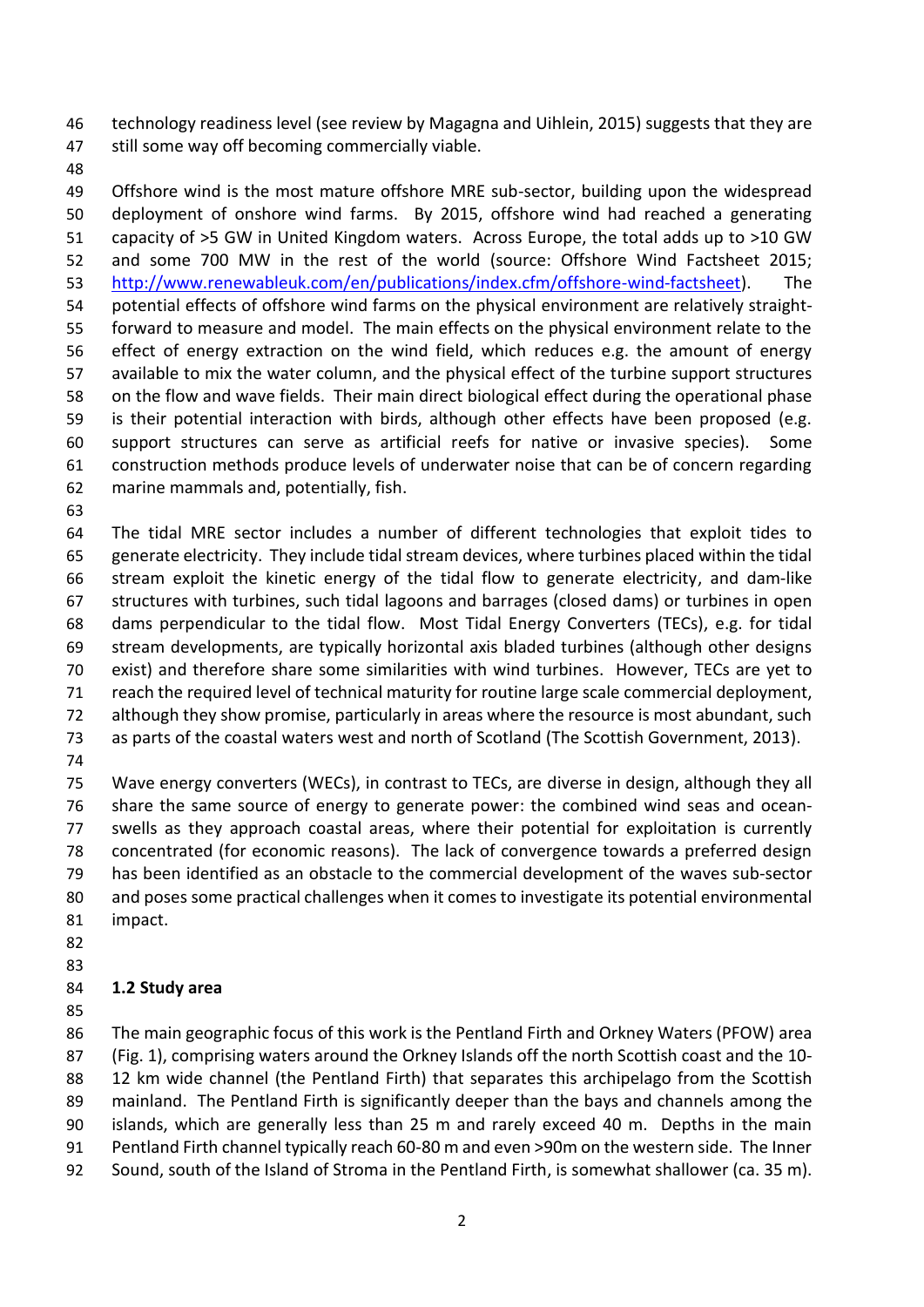The M<sup>2</sup> tide that propagates clockwise around the British Isles results in an approximately 2 h phase difference between the west and east ends of the Pentland Firth and sets up a hydraulic 95 gradient that generates strong tidal currents which can reach 5 m  $s^{-1}$ . Tidal currents are also forced around headlands and through other channels within the Orkney Islands, where spring 97 flows can exceed 3.5 m  $s<sup>-1</sup>$ . The amount of extractable tidal stream power in the area has been the subject of a number of studies with wide-ranging estimates. For the Pentland Firth, the higher limit has been estimated as 4.2 GW averaged over the spring-neap cycle (Draper *et al.*, 2014) but more recent work reports a more realistic scenario of around 1.5 GW (O'Hara Murray and Gallego, submitted).





- Figure 1: Map showing the Pentland Firth and Orkney Waters area and the location of the wave and tidal stream MRE development sites considered in the project.
- 

 The wave regime in PFOW is dominated by Atlantic swells and the influence of low pressure systems that travel primarily from west to east across the North Atlantic. Therefore, wave

conditions are most severe in the exposed coastal areas to the west. The seasonal range of

average wave resource in the area has been estimated between <10 (summer) and 50 kW

- (winter, top range of the estimate) (Neill *et al.*, 2014).
-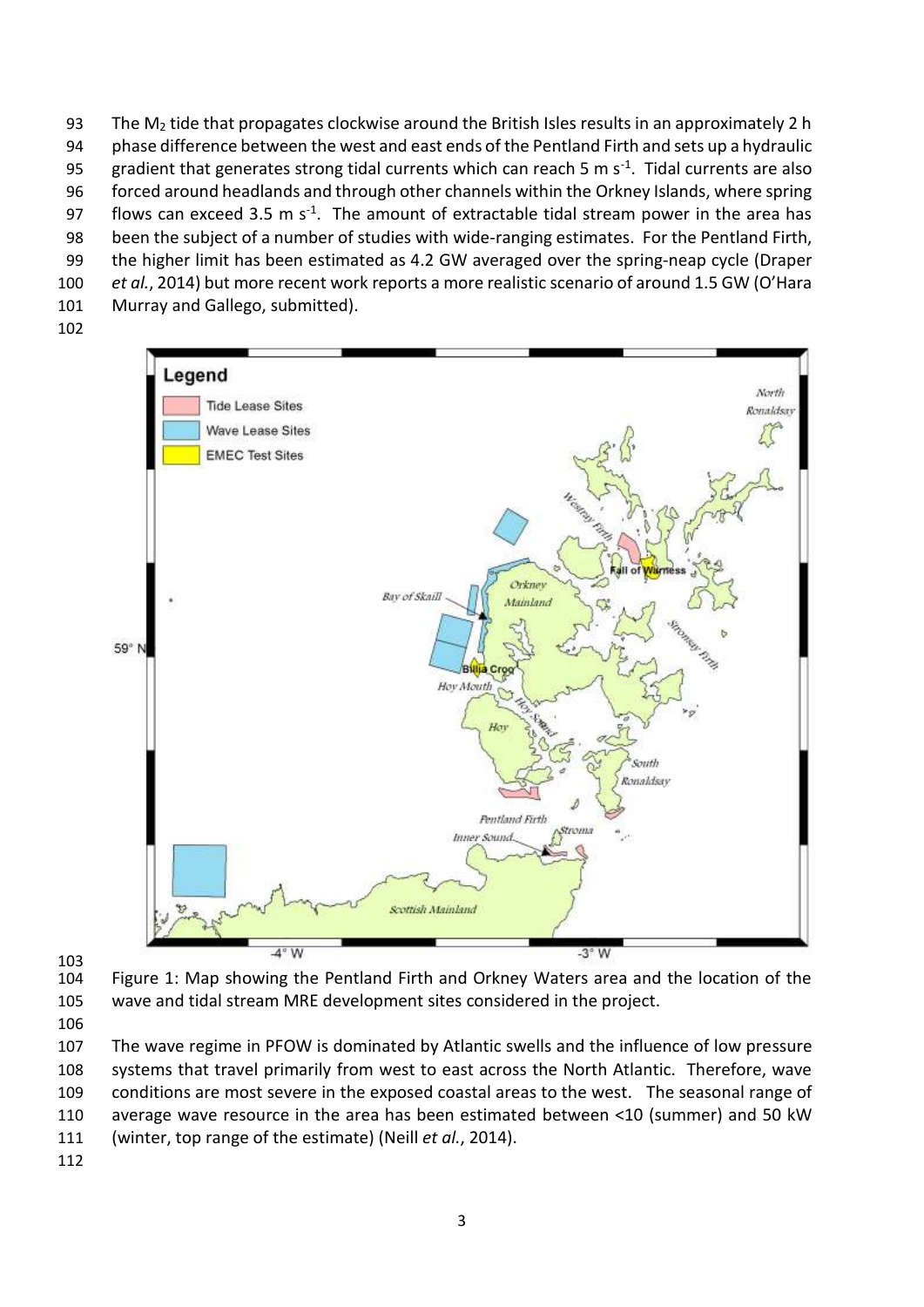The PFOW area is rich in geological features, coastal landscapes and seascapes that collectively support diverse habitats and species, many of which are considered rare and/or vulnerable. There are four designated Special Areas of Conservation (SAC; European Union designation) in Orkney and three SACs on the adjacent north coast of the Scottish mainland, for the protection of marine and coastal habitats. Another 29 sites (some with marine elements) have been designed as Sites of Special Scientific Interest (SSSI; national designation) and three nature conservation Marine Protected Areas (MPA) were formally designated in the area in 2014 (Pilot Pentland Firth and Orkney Waters Working Group, 2016).

 The marine environment also has great social and economic importance for the Orkney Islands and adjacent areas of the north of Scotland. Fishing is a long-established industry in the area, targeting a wide range of pelagic (herring, mackerel), demersal (including cod, haddock, whiting, saithe, monkfish) and shellfish (including prawn, *Nephrops*, lobster, brown and velvet crab, whelk and scallop) species. The Scottish Sea Fisheries Statistics 2015 (The Scottish Government, 2016) indicates that there were 132 Scottish based active fishing vessels in the Orkney area and a further 93 in the adjacent north Scottish mainland area of Scrabster (all vessel sizes). The combined value of landings in 2015 by Scottish based vessels in the area was in excess of £39M. Fishing is an integral part of coastal and island communities as a source of employment and as an important link to maintaining associated services, thus contributing to community sustainability. The PFOW area is utilised by a variety of other vessels with various cargoes, passenger ferries and recreation. Aquaculture is also relatively important, although aquaculture sites have so far been located largely in sheltered waters of no primary interest for MRE exploitation. The marine and coastal area in the PFOW supports a wide range of activities associated with recreation, sport, leisure and tourism that make a significant contribution to the local economy and the sustainability of remote communities. Many of these activities are based on the wildlife, the scenery or are water-based, and rely on a clean, safe and diverse marine environment. Key interactions are expected to take place between the MRE sector and the fishing industry, shipping and navigation and the natural environment, and to be key elements of environmental impact assessments and the licensing/consenting process. There may be interactions with other sectors but these are anticipated to be minor.

## **1.3 Legislative framework**

 The Scottish Government has set a target of a largely decarbonised electricity generation sector by 2030, with a renewable electricity target of 100% of the Scottish consumption equivalent by 2020. MRE developments in Scottish waters are subject to licensing conditions. Part Four of the Marine (Scotland) Act 2010 gives Scottish Ministers responsibility for licensing activities within inshore Scottish waters (up to 12 nm), as well as for offshore waters (12-200 nm) under the Marine and Coastal Access Act 2009 for non-reserved activities such as MRE developments. Developers in Scotland need to apply for licences or consents under a number of regulations which include the Electricity Act (S36) 1989, the Coast Protection Act 1949 and the Food and Environment Protection Act 1985. The licensing landscape in Scotland has been simplified recently to provide a largely one-stop-shop that allows simultaneous application for the relevant consents. In addition to a marine licence, a project will require approvals or consents from other authorities such as The Crown Estate, a landed estate under The Crown Estate Act 1961, which leases the seabed within the UK 12 nm limit and the rights to non- fossil-fuel natural resources on the UK continental shelf.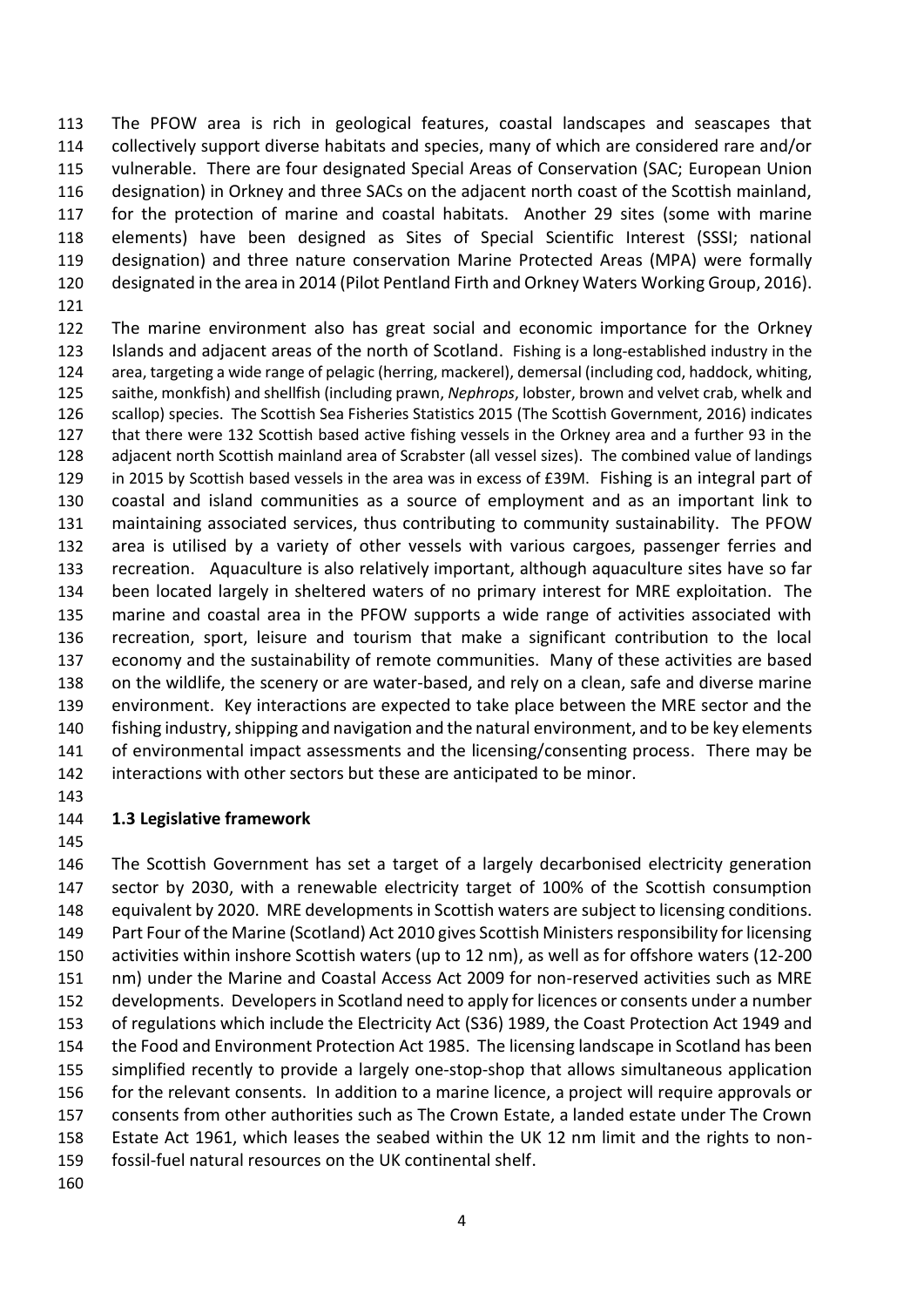Although the specific details will vary between countries, most applicable national environmental legislation in Europe is directly transposed from European Union legislation and it is often similar to other international legislation, commonly based on international conventions, so the information we present here will be of wider applicability beyond the Scottish context. The primary instrument for monitoring and managing the quality of Scotland's coastal waters out to 3 nm from the coast is based on the European Union (EU) Water Framework Directive (WFD; EC (2000)). The PFOW area is largely classified as 'good' status under the WFD. The waters on the eastern portion of the Pentland Firth are of 'high' status, as well as several "transitional waters" in the PFOW area (Pilot Pentland Firth and Orkney Waters Working Group (2016)).

 The Marine Strategy Framework Directive (MSFD; EC (2008)) is the piece of European legislation which establishes a common framework and objectives for the prevention, protection and conservation of the marine environment against damaging human activities beyond the spatial domain of the WFD. EU countries must assess the environmental status of their marine waters and set environmental targets, develop monitoring networks, prepare programmes of measures and set specific objectives towards reaching a "Good Environmental Status (GES)" by 2020. The MSFD sets out, in its Annex I, eleven qualitative Descriptors of GES. The main Descriptors that may be directly impacted by MRE developments are D6 ("The sea floor integrity ensures functioning of the ecosystem"), D11 ("Introduction of energy (including underwater noise) does not adversely affect the ecosystem") and, in particular, D7 ("Permanent alteration of hydrographical conditions does not adversely affect the ecosystem"). Hydrographical conditions play a critical role in the dynamics of marine ecosystems, particularly in coastal areas, and can be altered by human activities. One of the main pressures on D7 explicitly identified refers to MRE installations [\(http://ec.europa.eu/environment/marine/good-environmental-status/descriptor-](http://ec.europa.eu/environment/marine/good-environmental-status/descriptor-7/index_en.htm)187 7/index en.htm).

 In practice, experience has shown that the dominant pieces of environmental legislation influencing licensing/consenting of MRE developments are Council Directive 92/43/EEC (the "Habitats Directive", (EC, 1992)) and Directive 2009/147/EC (the "Birds Directive" (EC, 2009)). The Habitats Directive aims to promote the maintenance of biodiversity, protecting a wide range of rare, threatened or endemic animal and plant species and some 200 rare and characteristic habitat types, taking account of economic, social, cultural and regional requirements. The Birds Directive aims to protect all of the 500 wild bird species naturally occurring in the European Union and, through national legislation, it establishes a network of Special Protection Areas (SPAs) that include all the most suitable territories for these species. In Scotland, there are a number of coastal SPAs protecting the breeding sites of, particularly, migratory seabirds species that visit Scotland during the breeding season. In parallel, Special Areas of Conservation (SACs) are established under the Habitats Directive to protect habitats 201 and species of conservation value. In marine systems, these include distinctive habitats such as sandbanks, sea caves and cliffs etc., and key species such as bottlenose dolphin and seal species. SPAs and SACs are included in the Natura 2000 ecological network set up under the Habitats Directive.

 The potential impact of wave or tidal stream Marine Energy Converters (MECs) has been discussed in the scientific literature. Pelc and Fujita (2002) considered wave devices to be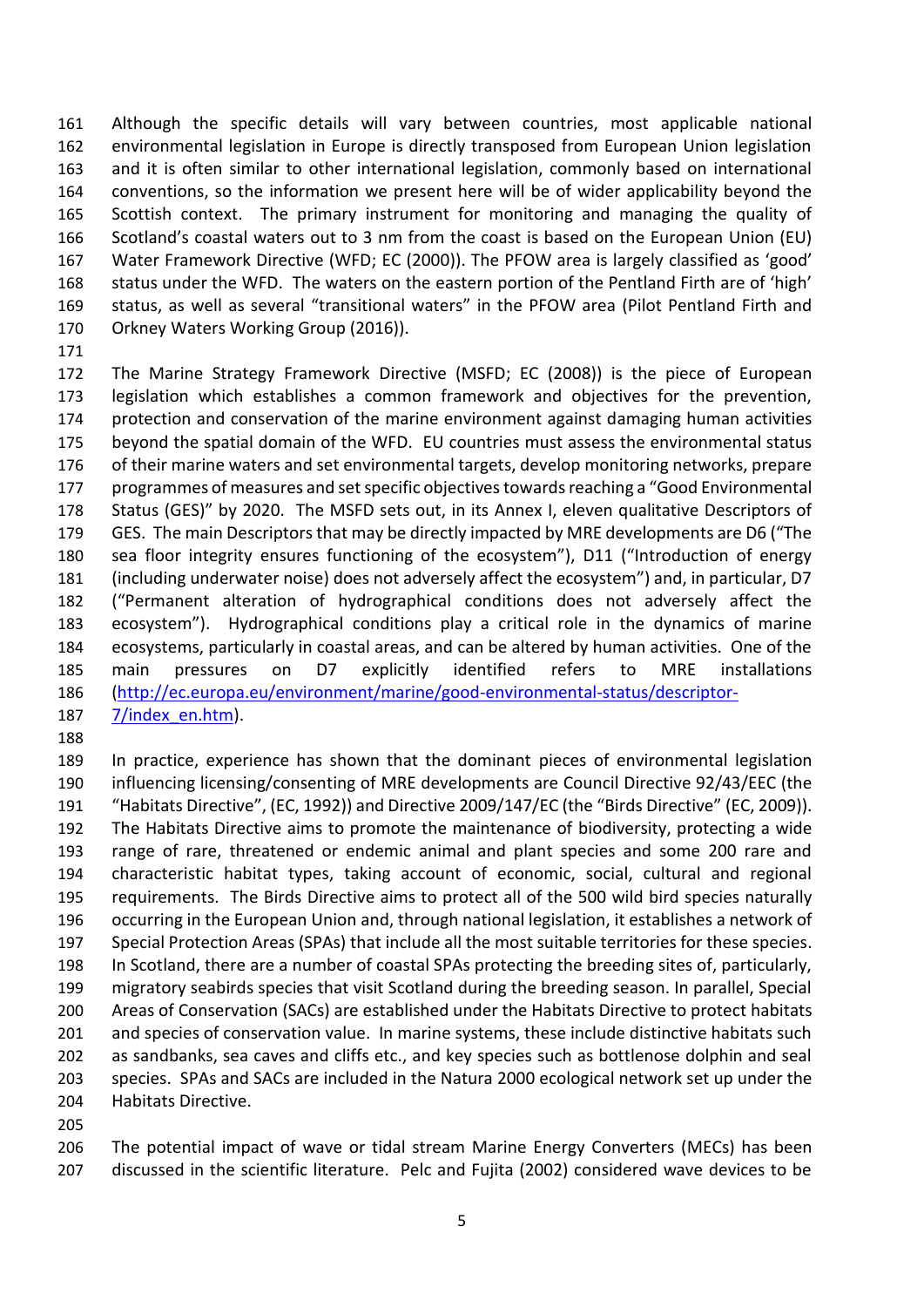relatively environmentally benign and tidal stream turbines to be the most environmentally friendly tidal power option. A review of the ecological impact of MRE (Gill, 2005) showed 210 that, despite a growth in publications on renewable energy, only a fraction at the time  $\langle$ <1%; none on coastal ecology) considered its potential environmental risks. Theoretical risks of the 212 extensive subsurface structures introduced by MRE into the coastal environment outlined by Gill (2005) identified changes to water circulation and to the transport and deposition of sediment, noise and vibration during the construction and operational phases, changes to the electrical and electromagnetic fields, and degradation and/or removal of habitats. Gill (2005) also warned against an undue focus on rare species of high intrinsic appeal to the detriment 217 of impacts on the ecosystem structure, processes and key functional species. The effects of near- and far-field changes to the flow and wave fields, and sedimentation patterns have been identified by subsequent publications (e.g. Shields *et al.*, 2011) including specifically in the Pentland Firth area (Shields *et al.*, 2009). These effects are not just negative: a number of potentially beneficial effects has also been proposed (Inger *et al.*, 2009), such as the creation of artificial reefs, *de-facto* marine protected areas and fish aggregation devices. Interactions between positive and negative effects, as well as cumulative effects (Inger *et al.*, 2009) requiring a different scale of management actions (Boehlert and Gill, 2010). Shields *et al.* (2011) identified the PFOW area as a particular case study to provide essential industry standards and environmental guidelines of worldwide applicability. However, because of the relative lack of empirical data on how marine habitats and wildlife will interact with wave and tidal stream MECs and their distinct nature relative to other forms of marine developments, understanding their potential environmental impact is particularly challenging and important. Smaller-scale demonstrator devices have been studied in depth but there is a clear need to monitor carefully the quantitative and qualitative nature of the effects of early commercial- scale developments against the natural baseline. Environmental impact assessment procedures are covered by European legislation such as Directives 2011/92/EU (the "Environmental Impact Assessment, EIA" Directive) and 2001/42/EC (the "Strategic Environmental Assessment, SEA" Directive) and their relevant national transposition (in Scotland, the Environmental Assessment (Scotland) Act 2005), to ensure that the potential environmental implications are taken into account before plans and projects are formally adopted and licences/consents are granted. Where a project has the potential to have a significant effect on a Natura site, a Habitats Regulation Appraisal (HRA) is required under the Habitats Directive. This process progresses from qualitative assessment to a more detailed Appropriate Assessment (AA). Projects can only be consented if the AA concludes that the development will not affect the integrity of the relevant protected (Natura 2000) sites.

244 This paper summarises the output of a collaborative modelling project (the TeraWatt project; Side *et al.* (this issue)). In the absence of comprehensive observational data, modelling projects like the present one are fundamental to estimate the potential effects of MRE developments on the physical environment and, consequently, on the marine ecosystem. This paper draws on the project outputs and presents potential methodologies for quantifying acceptable thresholds for sustainable MRE exploitation within the context of the existing planning, regulatory and environmental legislative framework. In the following sections, we describe the modelling methodologies to represent the hydrodynamics and the implementation of energy extraction, and their effect on the physical environment, followed 253 by a description of the regulatory framework in Scotland and a discussion on the acceptability criteria for sustainable exploitation.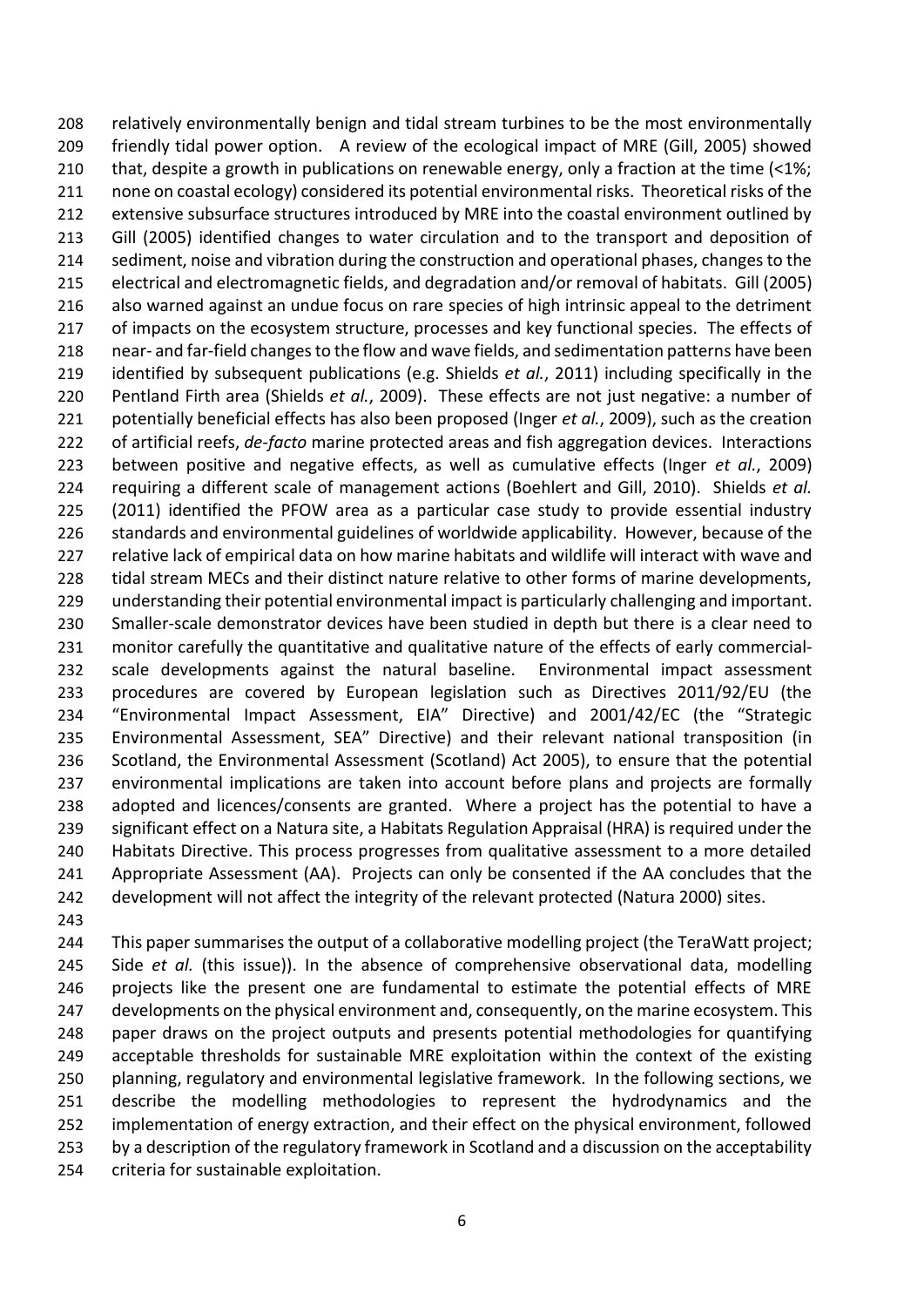## **2 Modelling methodologies: hydrodynamics and energy extraction**

#### **2.1 Data**

 In order to develop three dimensional hydrodynamic and spectral wave models, a number of datasets was required for model initialisation, forcing, calibration and validation. In addition, seabed sediment data were needed for sediment transport modelling. A comprehensive description of the data used in the project is presented by O'Hara Murray and Gallego (this issue) and O'Hara Murray (2015) so only a summary will be presented here.

 Bathymetry data are needed at the appropriate resolution for the model grids(typically below 100 m). The bathymetric dataset used in the study (The Crown Estate, 2012) was derived from a variety of high resolution sources interpolated to a regular 20 m horizontal grid. Much 270 of the underlying data were UK Hydrographic Office (UKHO) survey data, with gaps filled from 271 the Digital Elevation Model (DEM) (Astrium OceanWise, 2011).

 Bed sediment distribution data, including particle size and particle size distribution data, were obtained from the British Geological Survey (BGS) Web Map Services [\(http://www.bgs.ac.uk/GeoIndex/offshore.htm\)](http://www.bgs.ac.uk/GeoIndex/offshore.htm). At specific sediment dynamics modelling 276 sites, such as the Bay of Skaill, targeted survey work was carried out within the project, such as beach profiles (Fairley *et al.*, this issue) or site-specific datasets were identified (Inner Sound: MeyGen (2012) and Marine Scotland Science multibeam echosounder data ground-truthed by video trawls).

 The main sets of data on currents used in the project consisted of 3 moored ADCP 30-day deployments in the Pentland Firth collected by Gardline Marine Sciences for the Maritime and Coastguard Agency (MCA) and 4 vessel-mounted ADCP (VMADCP) transects along its boundaries, as well as moored ADCP data purchased from the European Marine Energy Centre (EMEC) at their Fall of Warness site, a short moored ADCP deployment in Stronsay Firth, and two VMADCP surveys across the Hoy Mouth and Hoy Sound (see Fig. 2 in O'Hara Murray and Gallego (this issue) for the location of these surveys).

 Waves data were obtained from WaveNet, the Cefas-operated Datawell Directional 290 Waverider buoy network [\(https://www.cefas.co.uk/cefas-data-hub/wavenet\)](https://www.cefas.co.uk/cefas-data-hub/wavenet), as well as Waverider data purchased from EMEC's Billia Croo site and data from a Waverider buoy deployed off Bragar (west coast of the Isle of Lewis, Scotland; Vögler and Venugopal (2012)). 

 Tidal boundary forcing used the output of the barotropic Oregon State University Tidal Prediction Software (OTPS; Egbert *et al.*, 2010) and the DHI Global Tidal Model Database (Cheng and Andersen, 2010). Wind forcing data for waves modelling were obtained from the European Centre for Medium Range Weather Forecast (ECMWF) ERA-40 re-analysis dataset. 

## **2.2 Numerical models – flow**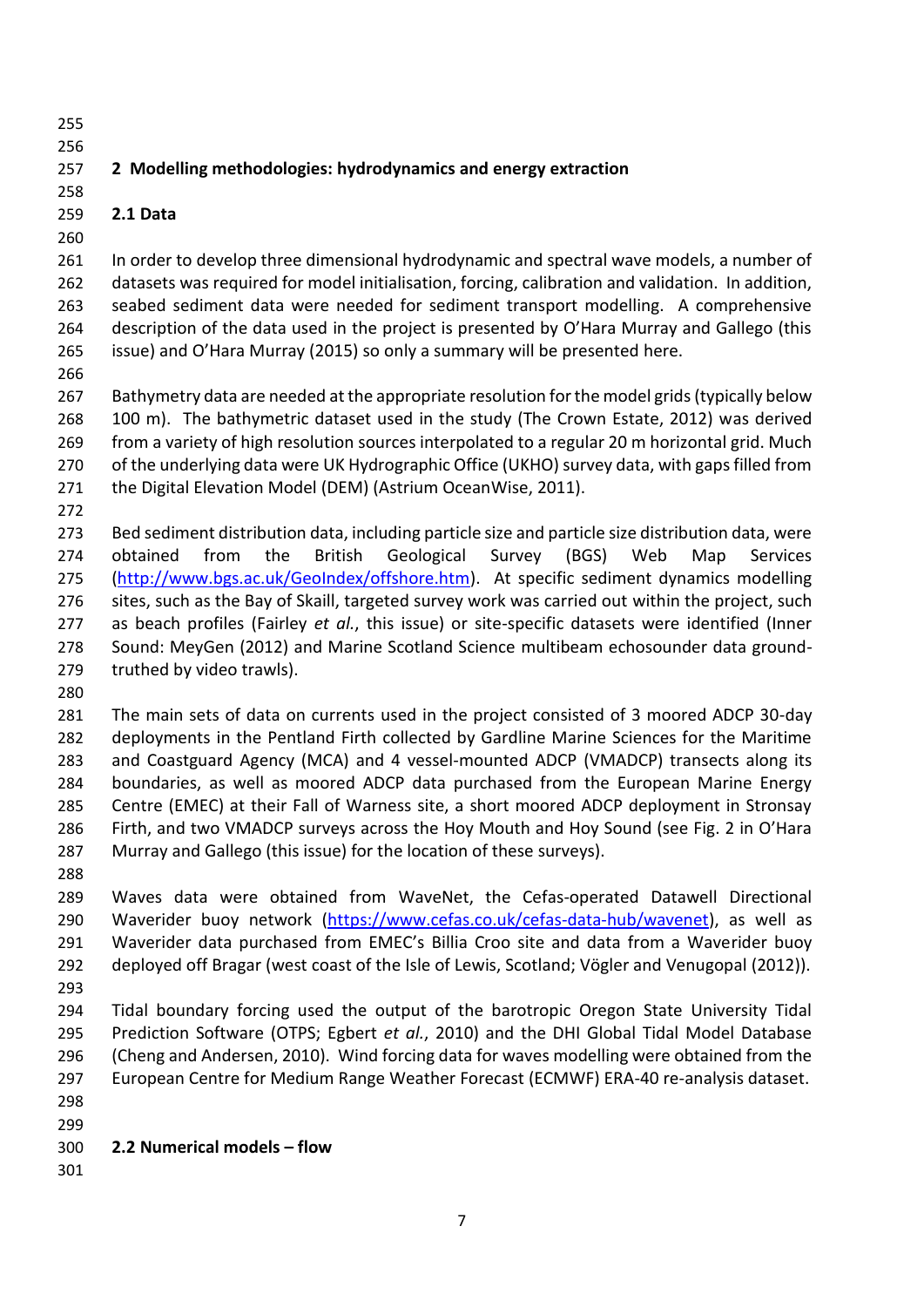Following consultation with MRE project developers, it was clear that the industry places considerably greater confidence in what are perceived to be tried-and-tested commercial models in preference to others generally employed by the academic community in research contexts. The project team was advised that, in order to engage fully with the renewables industry, we would need to use models they would trust and be familiar with. Therefore, MIKE3 (Danish Hydraulic Institute, DHI) and Delft3D-Flow (Deltares) were selected for tidal modelling, and MIKE21 SW (DHI) for waves modelling.

 MIKE3 is a free-surface hydrostatic model that uses a cell-centred finite volume method to solve the three-dimensional incompressible Reynolds-averaged Navier-Stokes equations, with the Boussinesq approximation and a k-ε turbulence closure scheme in the vertical and the Smagorinsky horizontal eddy viscosity formulation. In the vertical, we used sigma coordinates and, in the horizontal, triangular elements allowing for an unstructured grid that provides enhanced flexibility to represent complex geometries (e.g. coastline and bathymetric features) in areas where more detail is required, with greater computational efficiency. A description of the MIKE3 implementation in our study area is given by Waldman *et al.* (this issue) but, briefly, a model domain was set up covering the whole of the Orkney Islands, the Pentland Firth and adjacent waters off the north and northeastern Scottish mainland, with a horizontal resolution that varied between 4000 and 50-200 m (in high tidal velocity areas) and 10 equidistant vertical sigma layers. The flow model was calibrated against the 3 moored ADCP current profile datasets referred to above.

 Delft3D-Flow is a finite difference hydrostatic model that solves the three-dimensional incompressible Reynolds-averaged Navier-Stokes equations, with the Boussinesq assumptions. We chose a sigma vertical coordinate system and the model's rectangular (structured) staggered Arakawa-C grid in the horizontal. To achieve the degree of horizontal resolution required in the focus area while covering a wide enough domain to minimise boundary effects, within computational constraints, two grids of different resolution were bi-330 directionally coupled: a coarser resolution  $(1 \times 1 \text{ km})$  grid in 2-dimensions covering an area slightly larger than the full MIKE3 domain and a higher resolution (200 x 200 m), 3- dimensional (10 sigma layers), grid covering the Pentland Firth and the Orkney Islands (see Waldman *et al.*, this issue). The turbulence closure scheme selected was the same as for the MIKE3 model (k-ε). The outer domain model was calibrated against water level data and the inner domain model against the Fall of Warness ADCP dataset, using the 3 moored Pentland Firth ADCP datasets for validation.

 The two flow models predicted very similar relative changes in all parameters of interest over their spatial domain. Depth-averaged current speeds showed very similar absolute values but both models had been calibrated against this variable. This was achieved by using different values for bed resistance (Waldman *et al.*, this issue). Bed resistance is often used as a tuning parameter and is therefore not necessarily representative of the actual seabed resistance. It also influences the modelled vertical velocity profiles and, consequently, parameters of relevance to sediment transport and ecological processes such as bottom velocity and near- bed stress. However, in our study, relative changes (spatially and as a result of energy extraction) in these variables are more important than absolute values (Waldman *et al.*, this issue), so the relative similarities between the two flow models are reassuring.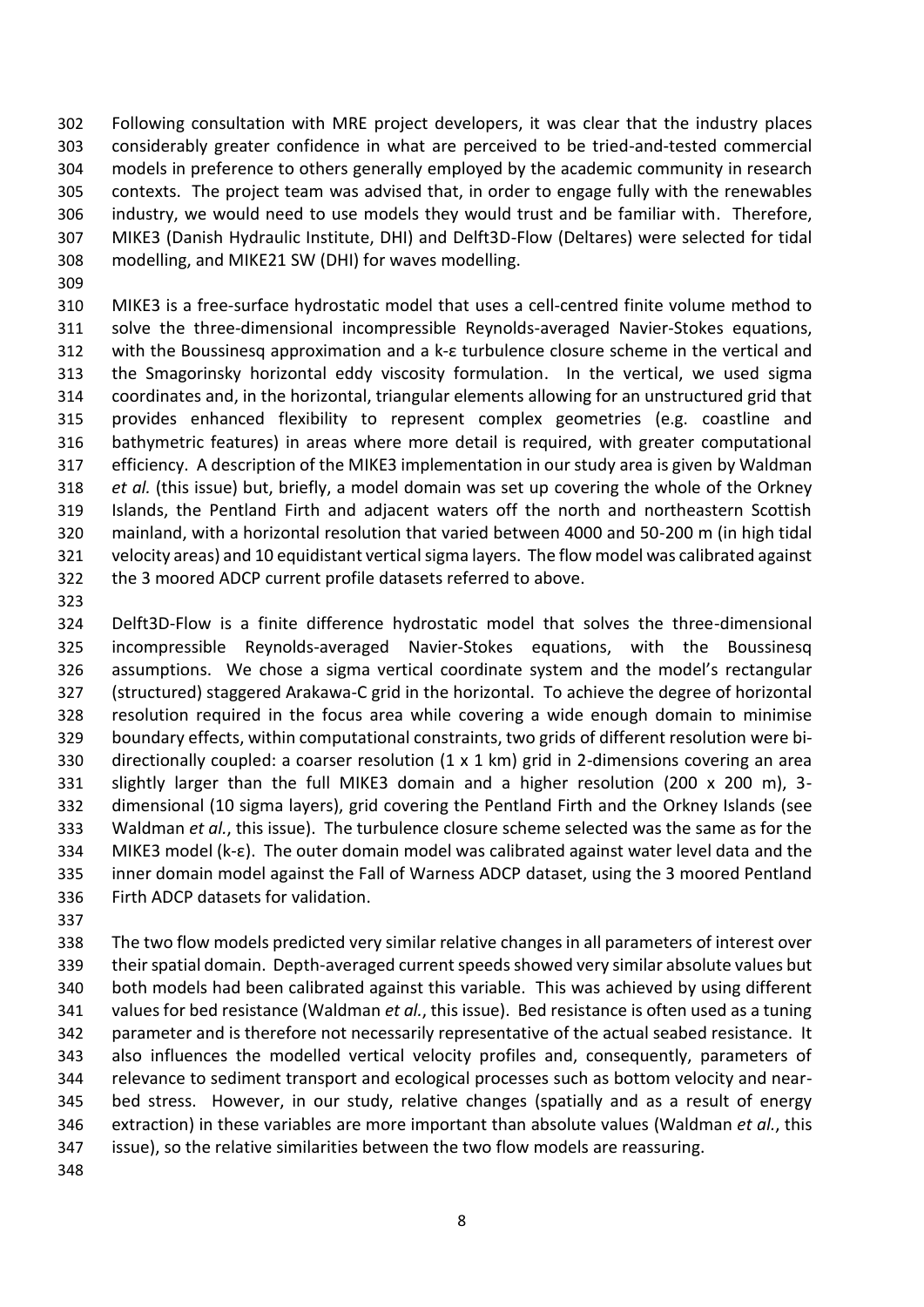#### **2.3 Numerical models – waves**

#### 

 We used MIKE21 SW for wave modelling. This is an unstructured grid, finite volume, spectral wind-wave model that simulates the growth, decay and transformation of wind-generated waves and swell. The model offers two alternative formulations: fully spectral or a directional decoupled parametric formulation. The fully spectral version incorporates wave growth due to wind effects, non-linear wave-wave interactions, dissipation due to bottom friction, white- capping and wave breaking, effect of time-varying depth and bathymetric effects on wave refraction and shoaling, and wave-current interactions. The model domain used in this project spanned the whole of the North Atlantic (Venugopal and Nemalidinne, 2015). The 360 model resolution was coarser in the open North Atlantic (element area approx. 2.5 km<sup>2</sup>) and finer in the Pentland Firth and Orkney waters, and in the Hebrides and northwest Scotland 362 (approx. 1700  $m^2$ ). The detailed model setup is described in Venugopal and Nemalidinne (2015) and Venugopal *et al.* (this issue). The model was calibrated for significant wave height, peak wave period and peak wave direction against four Waverider data locations from the WaveNet network and the Isle of Lewis Waverider dataset, and successfully validated against three 2010 datasets, as described by Venugopal *et al.* (this issue).

### **2.4 Simulating tidal stream MECs**

 One of the objectives of the project was to characterise sufficiently realistic generic devices for tidal stream and wave MECs that could be used by scientists without access to the technical details of such devices available to MRE developers. The characteristics of these devices were developed from information in the public domain, including that provided in licence applications, and was substantiated by consultation with developers. The most common design at present for tidal steam converters is a horizontal axis turbine and this was the device we aimed to represent in the models. Single 1.0-1.5 MW capacity rated tidal turbines were characterised by monopiles with a single 20 m diameter rotor, cut-in/cut-out 378 speeds of 1 and 4 m s<sup>-1</sup>, respectively, 2.5 m s<sup>-1</sup> rated speed and current speed-dependent thrust coefficient (Baston *et al.*, 2015). The types of wave energy devices likely to be deployed in PFOW were more variable than tidal stream devices and so three broad device types were used, representing those currently under consideration by developers; (i) a 750 kW wave attenuator, a floating device oriented in parallel to the direction of wave propagation, which captures energy from the relative motion between two sections of the device as the wave passes; (ii) a 2.5 MW wave point absorber, a fully- or partially-submerged device that captures energy from the heave motion of the waves; and (iii) a 1 MW oscillating wave surge converter or terminator, where a buoyant hinged flap attached to the seabed moves backwards and forwards, pushing hydraulic pistons to drive a turbine.

 With the exception of experimental demonstrator devices, commercial-scale MRE developments will consist of arrays of individual devices. The sites with agreement for lease for MRE developments were used as initial general target areas for the location of arrays of devices. Their precise exact positioning within these areas will be based on a number of factors: 1) the availability of the resource; 2) potential interference between devices; 3) water depth; and 4) seabed suitability, in terms of substrate and/or relief. Most of these constraints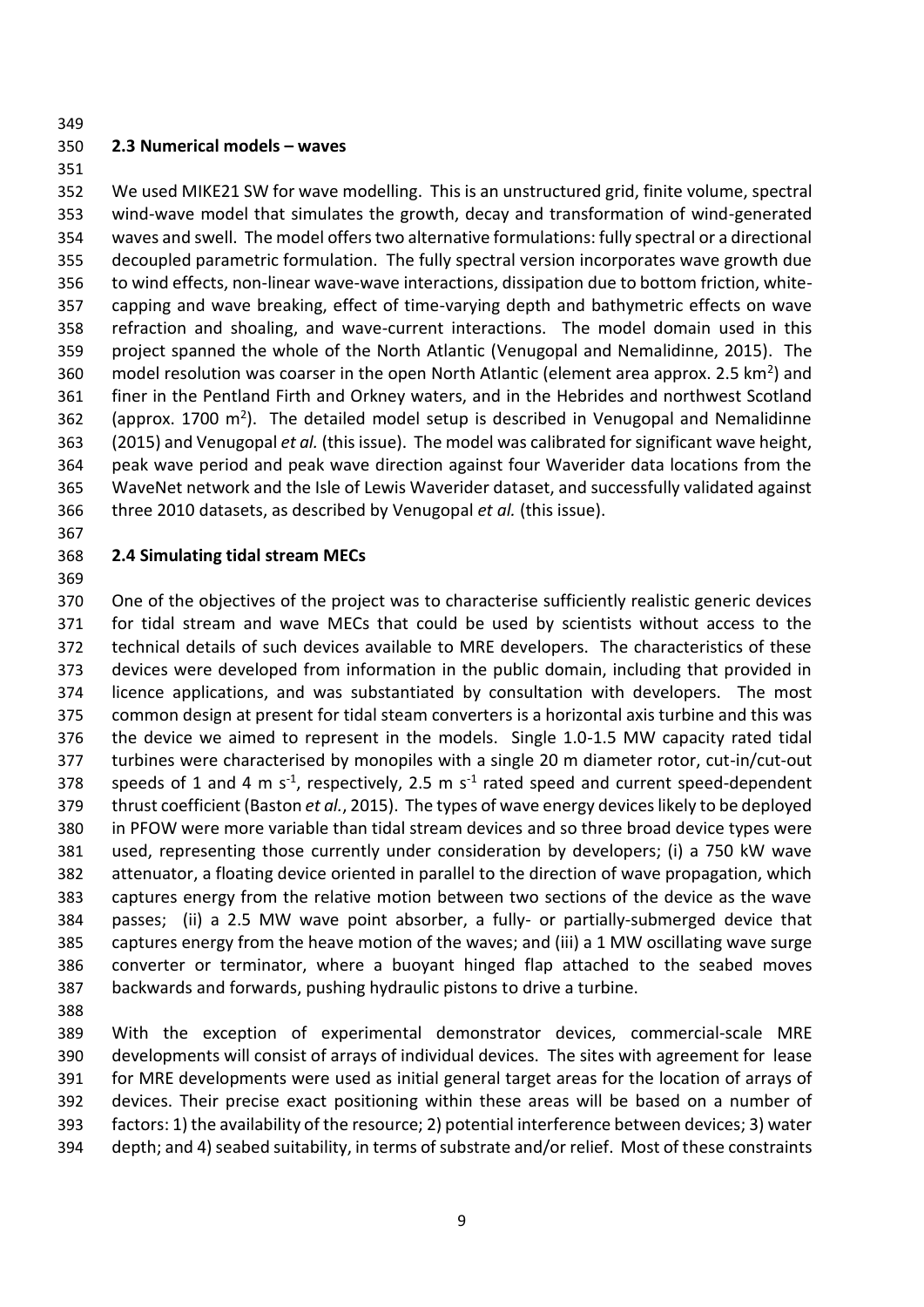will influence the location of all types of devices (tidal stream and waves) and designs, although their relative importance will differ.

 Based on licence application documentation, two types of tidal stream turbines were considered: i) a 1 MW single axis turbine with a 20 m diameter rotor; and ii) a 2 MW device with two horizontal axis turbines with 20 m diameter rotors and a hub-to-hub spacing of 30 m. Their layout within an array assumed a constant across- and downstream spacing, aligned to the main direction of the flow and with staggered (offset) rows which takes advantage of the expected flow acceleration around individual devices (e.g. see Rao *et al.*, 2016). Individual devices were also located within each general area on the basis of a) number of devices as a function of the licensed total capacity of each development; b) main current direction; c) 406 distribution of the tidal resource within the development area; and d) water depth ( $\geq$  27.5 m below mean sea level, to ensure that the turbine blades would be constantly submerged). O'Hara Murray and Gallego (this issue) provide greater detail of the array design process and present the final layout of the hypothetical arrays in the licensed sites used in the energy extraction simulations.

- 
- 

### **2.5 Simulating wave MECs**

 In the case of WEC arrays, there were fewer constraints on where many of the types of devices could be placed so the general principle was to space out individual devices to occupy the whole of the licensed areas, giving consideration to the necessary operational depths for each device type. Four out of six wave development project sites within the PFOW stated that they intended to use the wave attenuator device. The number and spacing of attenuators in staggered rows was based on information provided by developers in their licence applications, the intended electricity generating capacity of each site and any spatial 422 constraints. The one development planning to use point absorber devices required a 550 m (cross-stream) and 600 m (downstream) staggered design over the full development site, while the oscillating wave surge converters planned for one development were spaced by 45 m (71 m centre-to-centre, as they are 26 m wide), which is within the spacing window reported in the licensing documentation. The appropriate number to achieve the intended 427 energy generating capacity was spaced out along the 12.5 m depth contour, which is within their operational target depth range of 10-15 m. See O'Hara Murray and Gallego (this issue) for full details.

 Tidal stream arrays were implemented in the MIKE3 model of the study area (Waldman *et al.*, this issue) using the "Turbine" facility within the software, parameterising the device as a sub- grid scale process using an actuator disk model with a user-defined thrust coefficient (Baston *et al.*, 2015). Turbine parameters and locations, as defined above, were input into the model while supporting structures (2.5 m diameter cylindrical monopiles between the seabed and hub height) were also represented using the built-in "Pier" facility. There was no equivalent facility to model turbines in Delft3D and we were advised against customising the standard software, e.g. to parameterise the devices as momentum sinks, so tidal stream turbines were parameterised within the standard code as porous plates. Waldman *et al.* (this issue) detail 440 how this was implemented in the model and the limitations of the approach in terms of e.g. vertical positioning, constant thrust coefficient and fixed orientation.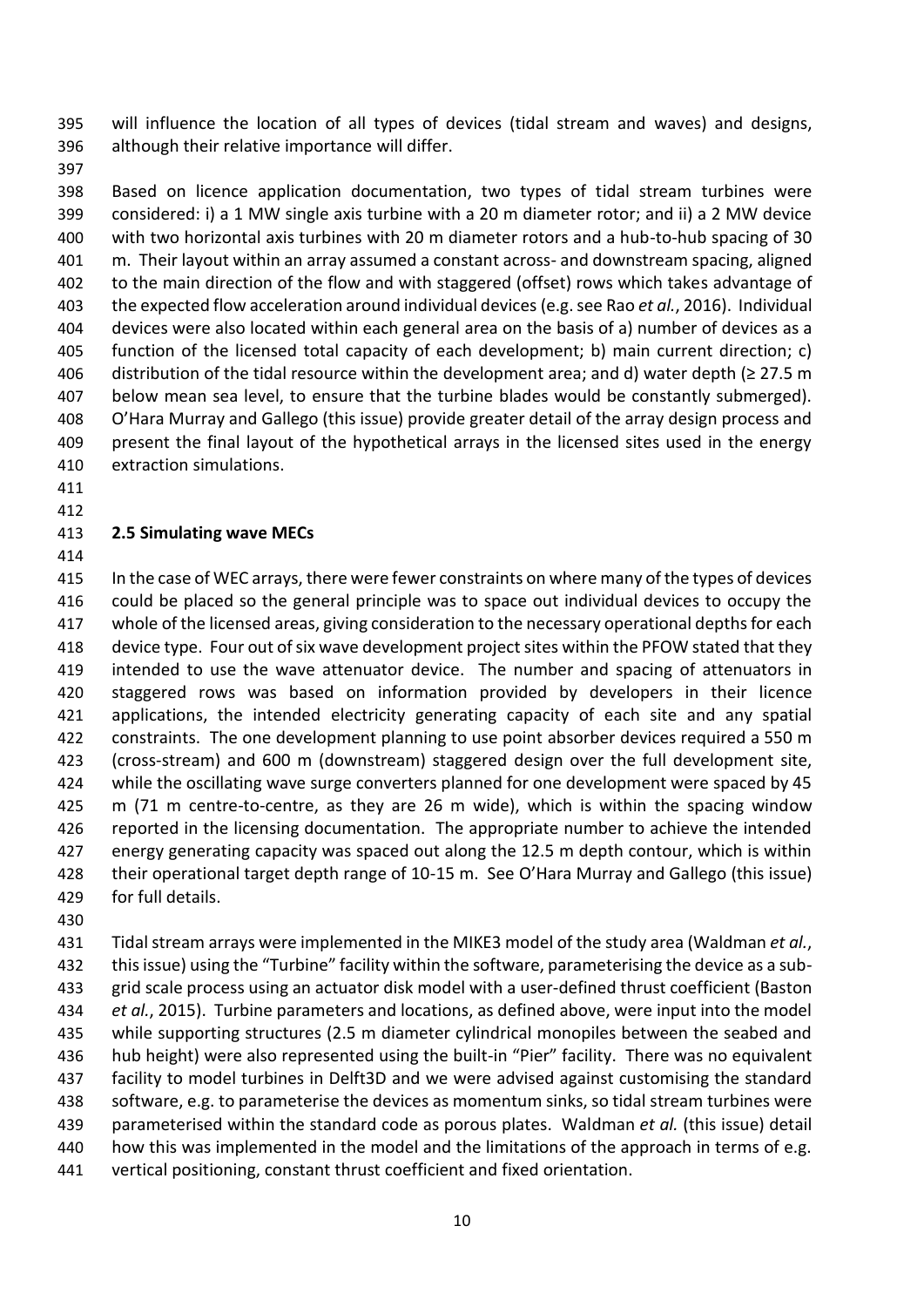WECs were implemented in the MIKE21 SW model for only 3 of the proposed development sites, two with wave attenuators and one with an oscillating wave surge converter. The model has no built-in facility to simulate WECs and so the arrays were represented by sub-grid scale parameterisation (Venugopal *et al.*, this issue). In a separate numerical modelling exercise, 447 the WAMIT model (www.wamit.com) was run to provide values of wave energy transmission factors (energy absorption, reflection and transmission characteristics) which were input into MIKE21 SW. WEC arrays were represented as a line structure where energy transmission is characterised by the energy balance equation. MIKE21 SW can then be used to model wave propagation over the model domain, incorporating the effect of wave energy extraction. Some of the simplifying assumptions made in this approach require further work to fully estimate the sensitivity of the results to the frequency-dependent behaviour and dynamic response characteristics of the absorption, transmission and reflection coefficients. 

## **3 Modelling methodologies: physical environmental effects**

## **3.1 Tidal stream modelling**

 Both MIKE3 and Deltf3D produced similar results on the effect of tidal stream arrays on depth- averaged current speeds, showing decreased velocities in tidal streams in line with the arrays and increased velocities to either side, as flow is partly diverted around the array (Waldman *et al.*, this issue). These effects were particularly evident in the Inner Sound development, where the flow is constrained by coastline on both sides (Fig. 4 of O'Hara Murray and Gallego, this issue) and the turbines occupy a high proportion of the total water depth. The relative effects of tidal energy extraction on bed stress were similar between the two models. The results showed decreases of bed stress of 45% and increases of up to 100% in some areas (Waldman *et al.*, this issue). However, some spatial differences between the models were observed. These are believed to be the effect of differences in the computational grid, which result in small differences in the exact locations of simulated eddies which may affect individual devices in slightly different ways (Waldman *et al.*, this issue).

 At the time this work was carried out, MIKE3 provided a superior capability to represent the type of tidal stream device under consideration, as the limitations of the approach implemented in Delft3D resulted in a constant thrust coefficient, fixed orientation and spatially variable vertical position of the devices (Waldman *et al.*, this issue). An error in the calculation of turbine thrust in a high resolution model, of the type identified by Kramer *et al.* (2014), was noted and a correction implemented (Waldman *et al.*, 2015). A similar correction has been incorporated into the latest version of MIKE.

 The observed spatial differences in model results demonstrate the importance of validating model output with field data in order to achieve the level of detail required for the precise positioning of individual devices in any given area. Our results also underline the importance of developing means of characterising bed resistance (empirically or theoretically) instead of using it as a tuning parameter. Used as such, the use of the models to obtain absolute values for variables of relevance to sediment transport and benthic ecological processes such as bottom velocity and near-bed stress is limited. It is also critical to obtain good quality velocity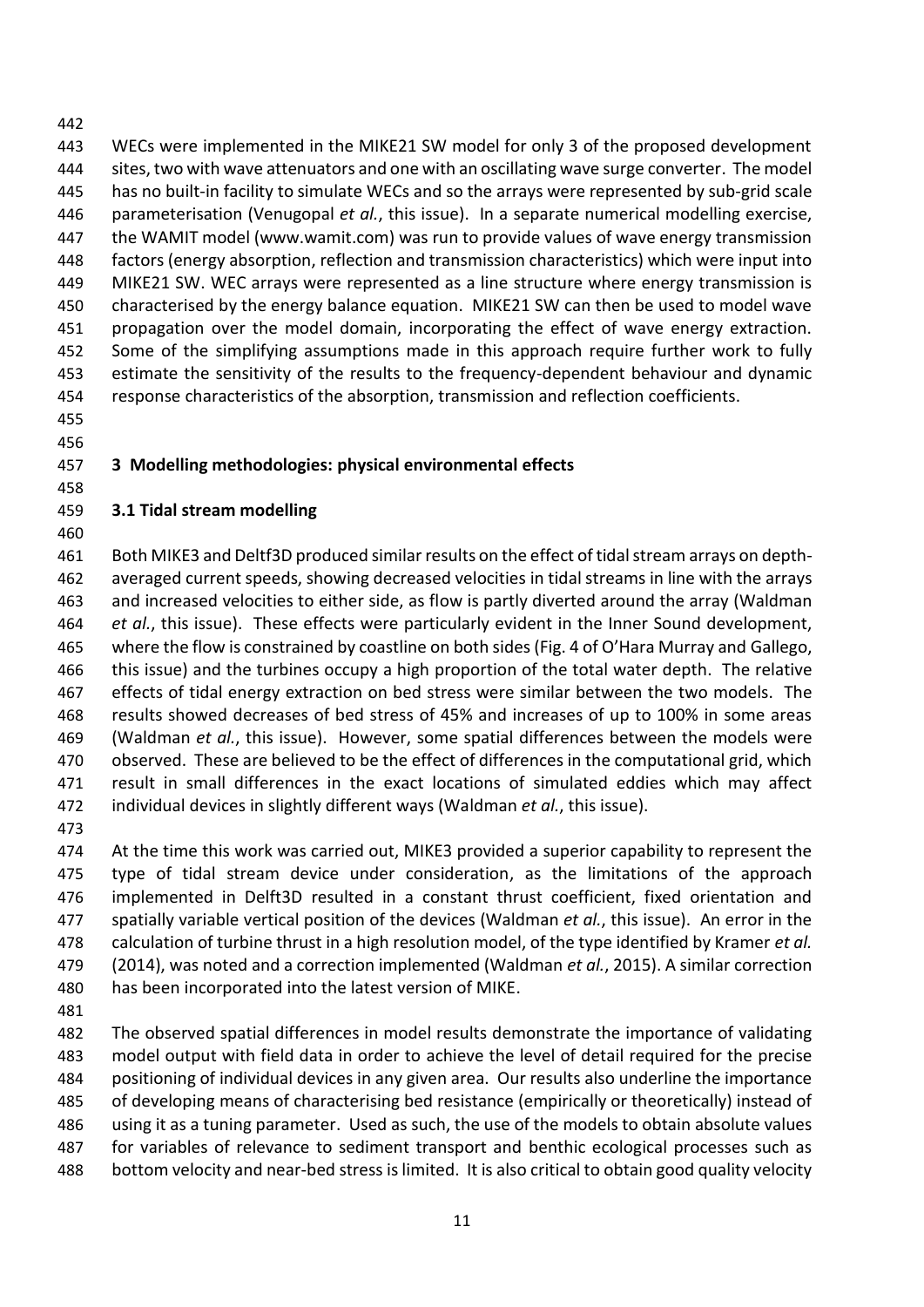data (relatively rare in these operationally difficult areas outside a commercially sensitive context) for model validation outside the calibration areas/periods, in order to test the predictive power of these models. The quadratic relationship between velocity and bed stress implies that increases in velocity have greater effects on bed stress than decreases in velocity and, consequently, in some circumstances the greatest environmental impact may not be caused by TECs slowing down the flow but the increased velocities resulting from flow deflection (Waldman *et al.*, this issue).

 

### **3.2 Waves modelling**

 The extraction of wave energy by WEC arrays resulted in a clear reduction in incident wave height behind the arrays, with the greatest effect clearly in the area immediately behind. At the point of maximum impact (immediately behind the array, close to the coastline), a large decrease relative to average conditions was observed: approximately 1 m difference from annual mean baseline conditions (Venugopal *et al.*, this issue). The effect is reduced with increased distance as a result of diffracted wave energy penetrating into the lee of the array from the sides. For the proposed array off the Bay of Skaill, the results of Venugopal *et al.*, (this issue) suggested that reduced wave height and (relatively less affected) wave period and direction may result in relatively minor changes to sediments and coastal morphology (beach erosion). An important finding of these simulations was the potential cumulative effect of multiple developments. This is dependent on array layout and number of developments (Venugopal et al., this issue) and needs to be studied both in the near- and far-field. In the present work we generally constrained the spatial domain of our models to investigate potential effects in our focal area (PFOW). Far-field effects can be significant in some scenarios (e.g. van der Molen *et al.*, 2015) and are being currently investigated by project partners in a follow-up project.

## **3.3 Seabed sediment modelling**

 Fairley *et al.* (this issue) simulated the effect of MRE extraction on sediment processes (bedload sediment transport and morphological change) in two case study areas within the area of interest: the largest beach on the west coast of Mainland Orkney (the Bay of Skaill) and the Inner Sound of the Pentland Firth. The Bay of Skaill is close to proposed wave developments (Brough Head, West Orkney and Marwick Head). The Brough Head development site includes the Bay of Skaill within the area but the indicative device layout available to us shows the nearest WEC devices > 1 km from the bay. There is a proposed development in the Inner Sound which, being constrained by Stroma and the Scottish Mainland and using the criteria applied by O'Hara Murray and Gallego (this issue), would occupy a significant proportion of the channel.

 The Bay of Skaill is an important recreational asset and protects the Skara Brae Neolithic village, which is part of a UNESCO World Heritage Site. Modelling for this site was carried out using MIKE3, fully coupled with a spectral wave model and the non-cohesive sediment transport module of the modelling suite (Fairley *et al.*, this issue) and validated against the only field data available on the site (5 beach profile transects), in the absence of concurrent waves and current profile data. Differences between the baseline scenario and that with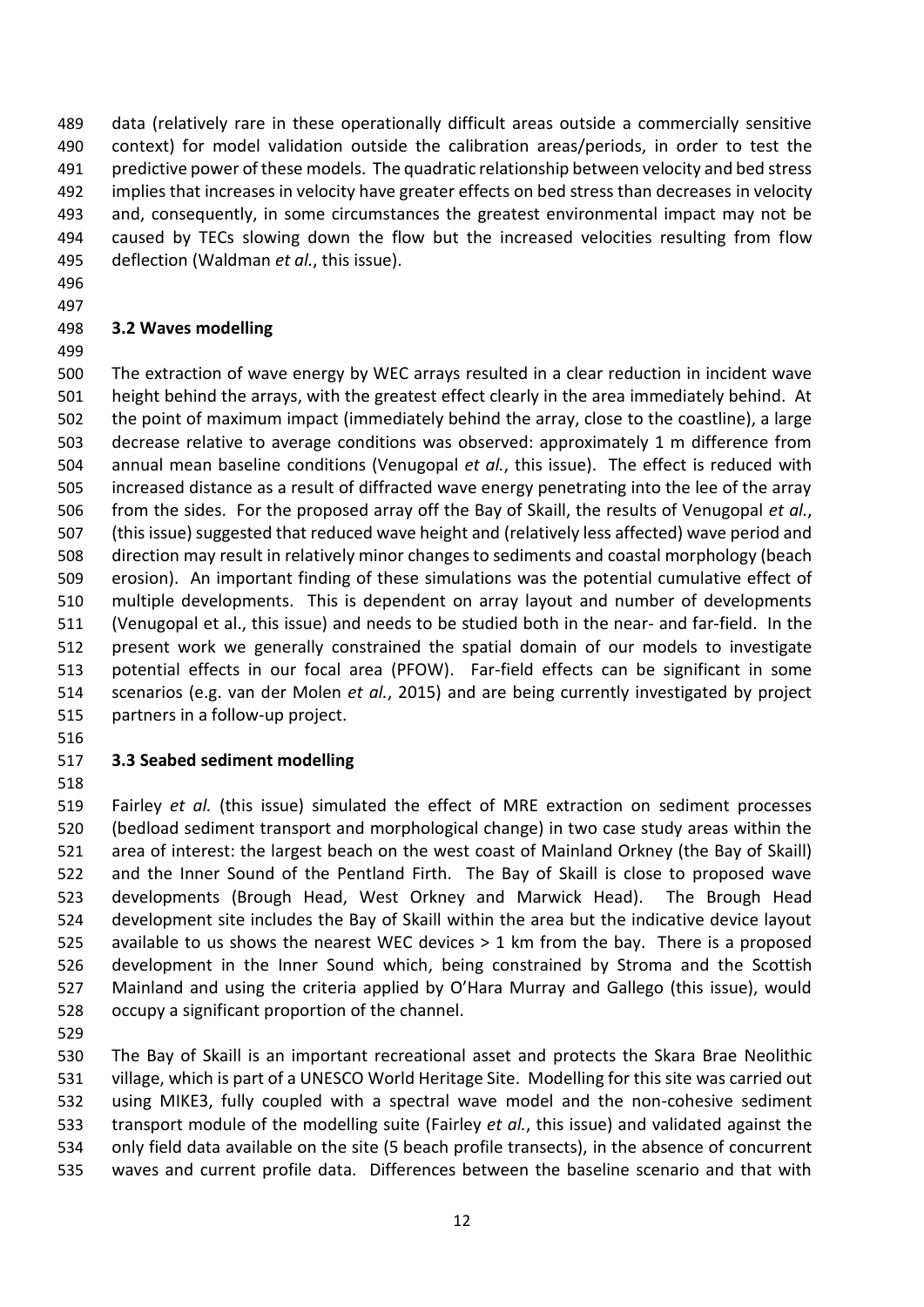wave energy extraction were observed, in the context of relatively lower confidence in the modelling output, due to the lack of calibration data and the unavoidable use of default model parameters as a result. These differences were greatest (approx. 0.5 m) on the southernmost transects and are of the magnitude of the changes measured in the field. These results need further investigation, particularly given the location of the Skara Brae archaeological site on the south end of the bay. Other valuable lessons derived from the exercise include the need for a longer period of field measurements that capture a range of conditions; the data used in this project were acquired over a low wave energy period when most sediment transport would have been dominated by swash zone transport (not generally well represented in numerical models), plus it is not possible to evaluate the model's suitability under high energy conditions. Also, in practical terms, this work highlighted the heavy computational requirements of the type of simulations needed to adequately model seabed morphology beyond the short term. For consent applications, where longer term predictions may be required, the accuracy of three-dimensional modelling may need to be sacrificed in favour of computationally cheaper two-dimensional models (Fairley *et al.*, this issue).

 To study the effect of tidal stream energy extraction on sediment dynamics in the Pentland Firth, two commercial models were used. Delft3D with D-Morphology was used to study the morphodynamic sediment environment in the Inner Sound and its results showed that the currently observed sandbank dynamics are largely maintained by tidal flow asymmetries in magnitude and direction (Fairley *et al.*, this issue). MIKE3D was used to investigate the effect of tidal stream energy extraction on the sandbanks in the wider Pentland Firth (see Fig. 6 of Fairley *et al.*, 2015). An anti-clockwise persistent eddy around the eastern sandbank in the Inner Sound, with minimal transport over the crest, was shown in the baseline simulations and explained the persistence of the feature. Energy extraction resulted in the reduction of the eddy and the displacement of its centre, with a directional flow over the crest of the bank. The magnitude of these changes was similar to the simulated baseline temporal variability, suggesting that energy extraction in the Inner Sound may affect the sediment dynamics in these subtidal banks (Fairley *et al.*, this issue). However, considerable uncertainty remains. For example, the predicted natural variability in some other features such as a sandwave field to the west of Stroma is very high and, intuitively, inconsistent with their perceived permanency. At present, it is not possible to rule out model shortcomings, real sandwave variability or the combined effect of waves (not modelled here) and tide. Therefore, Fairley *et al.*, (this issue) concluded that, in some cases such as the persistent eddy-influenced sandbanks, a relatively data-light modelling approach, using default model settings, may be adequate to assess the impact of energy extraction. In other areas of mobile sediments like the sandwave fields, additional field data may be required to gain further confidence in the model results. Sediment transport modelling is computationally complex and expensive, and the acquisition of suitable field data is challenging and costly in these operationally and conceptually difficult environments. Therefore, it may be more realistic and efficient to focus detailed efforts on areas where high-risk receptors are present, using a more generic, pragmatic approach elsewhere, as illustrated by our work.

#### **3.4 Suspended particulate material modelling**

 Another example of a generic modelling approach to study the potential effects of wave and tidal energy extraction was presented by Heath *et al.* (this issue). A one-dimensional model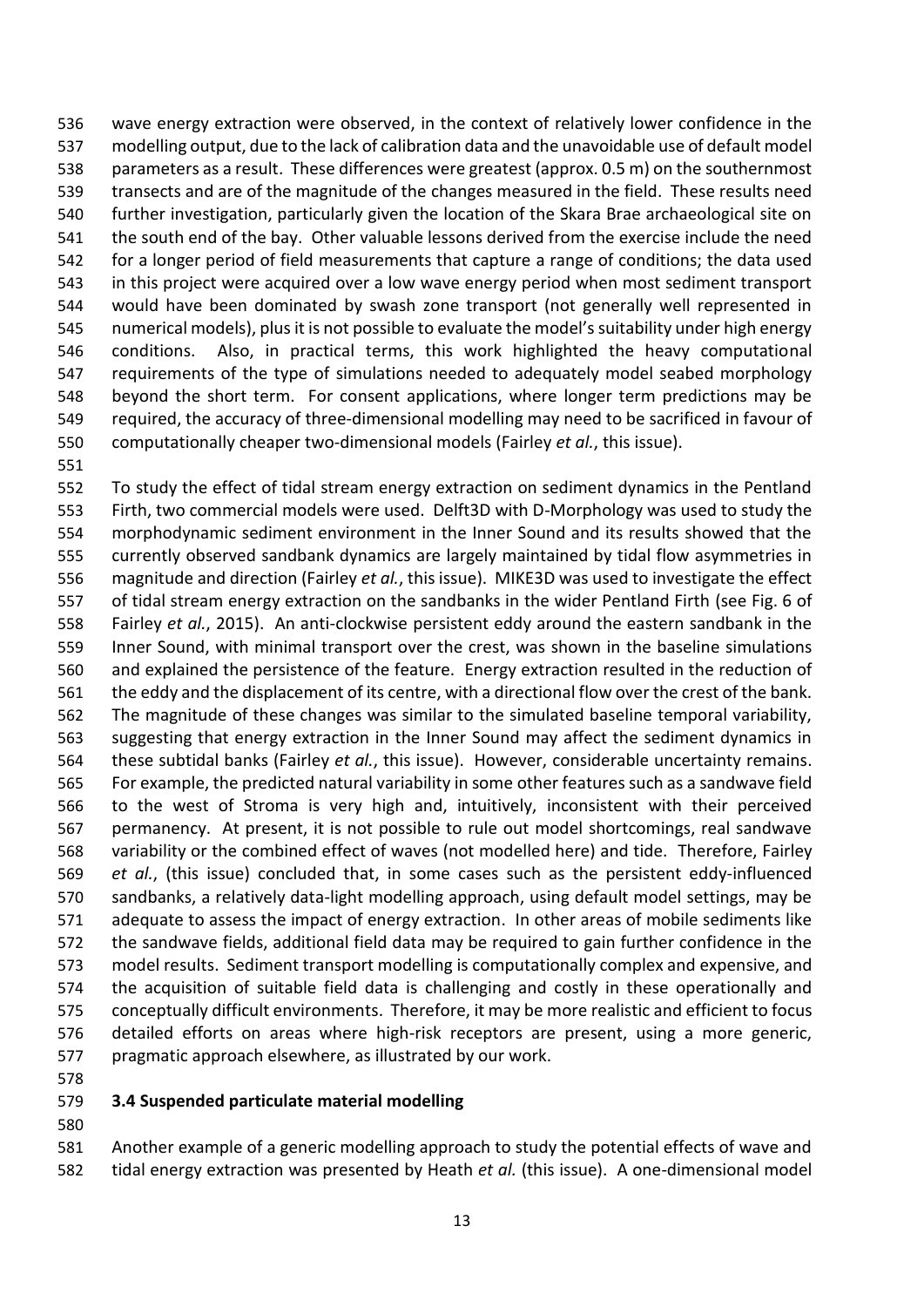was developed to investigate suspended particulate material (SPM) dynamics. SPM characterises the light environment in the water column and is therefore critical for many ecological processes, and it has been postulated that hydrodynamic changes to the marine environment as a result of MRE extraction have the potential to affect SPM dynamics. Numerical simulation modelling of SPM dynamics is a particularly challenging task, as discussed by Heath *et al.* (this issue), but the parsimonious approach they developed was sufficient to capture the observed natural temporal variability (seasonal, tidal, sub-tidal and storm events), although high turbidity extremes were not fully replicated, probably due to the nature of the forcing flow data (purely tidal, excluding wind and surge effects). The extraction of wave and tidal energy of the magnitude expected of a large scale tidal or wave array resulted in a reduction of water column turbidity within measurable detection variability levels. With the caveat that this may need to be qualified by the likely non-linear relationship between the energy extraction by MRE devices and wave or current variability, Heath *et al.* (this issue) concluded that detectable levels of change in turbidity would require some 50% attenuation of current speed, something unlikely beyond the immediate vicinity of devices at current scales of development, where processes not represented in the model are likely to dominate.

 

## **4 Regulatory framework and acceptability criteria for sustainable exploitation**

 As outlined in the Introduction, the regulatory framework for MRE developments we describe in this paper will be of general applicability beyond the Scottish context due to its foundation in European and other international legislation, although aspects may vary through differences in details of the transposition of those regulations into national legislation. 

 In Scottish waters, activities covered by the Marine (Scotland) Act 2010 with the potential to have a significant effect on the environment, local communities and other users need to undergo a pre-application consultation (Marine Scotland, 2015), to inform all potentially 612 interested parties. MRE developments with a total area exceeding 10,000  $m^2$  fall within this category. Not all licensable projects require an EIA as part of their application. Whether an EIA must be undertaken for the provision of the Environmental Statement (ES) which reports the findings of the EIA is dependent on whether the project features within Annex I (mandatory EIA) or Annex II (EIA only necessary if the project exceeds certain limits or thresholds) of the European Commission EIA Directive. MRE projects are likely to fall within Annex II and the decision about EIA requirement will be made during the "EIA Screening" stage (Marine Scotland, 2015). However, a statutory EIA is generally required. The next stage in the process is termed "EIA Scoping" and involves preparing a preliminary analysis of impact (Scoping Report) based on existing information, allowing the opportunity to identify any issues that need further exploration or inclusion in the EIA. This occurs through formal response to the Scoping Report from the consenting authority. These preliminary steps define the structure and scope of the EIA and its reporting document, the ES. The EIA must (BSI, 2015) i) describe the project; ii) outline the main alternative methods (e.g. pile foundation types, construction methodologies, etc.) and the reasons for choosing any given one; iii) describe in detail the environmental (physical, biological and human) baseline regarding any aspects that could potentially be affected and the methodology used to characterise it; and iv) present any mitigation measures that will be put in place to prevent,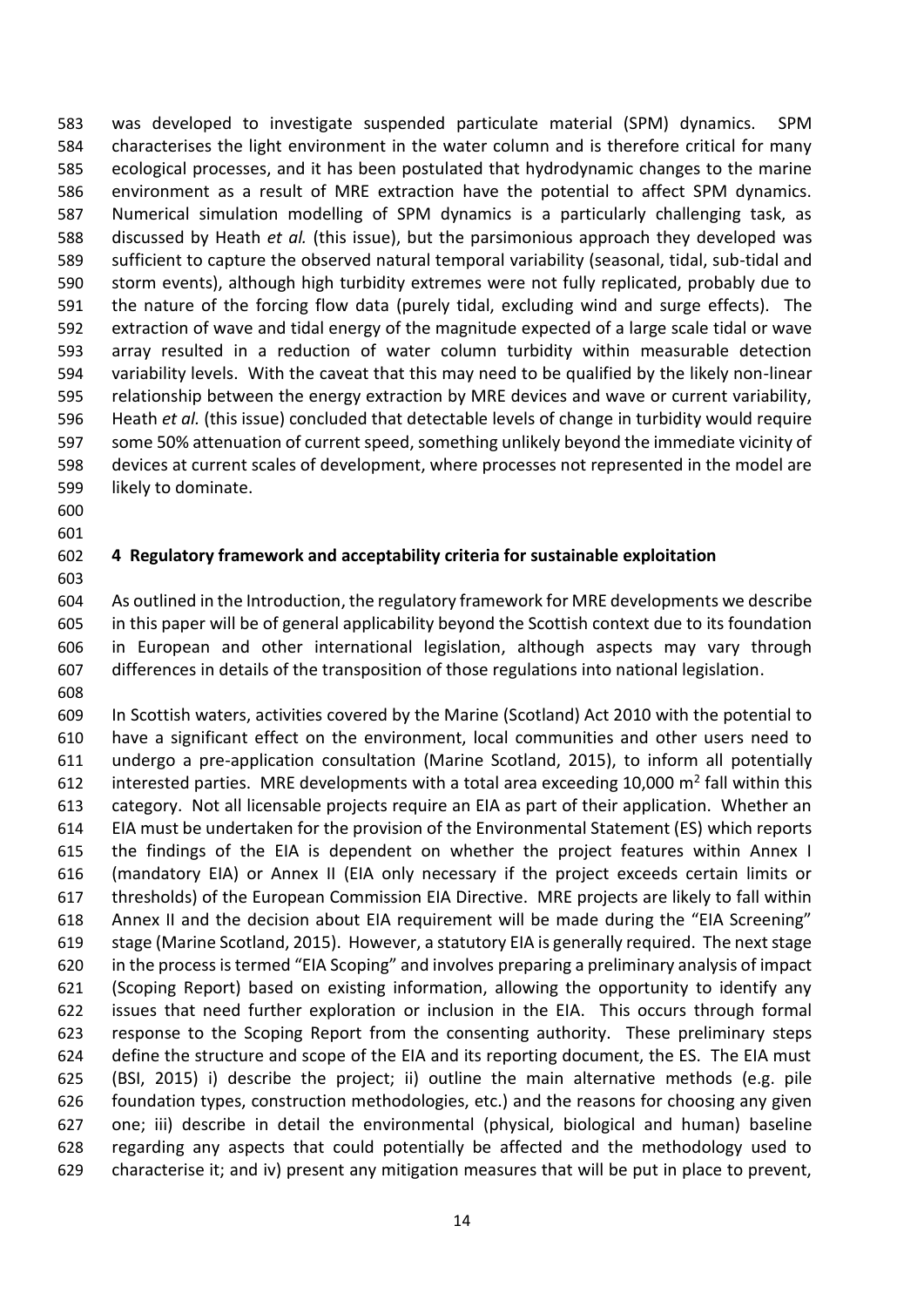- reduce and offset adverse environmental effects, and how these will be monitored. Once the impact pathways and receptor sensitivities have been established, receptor vulnerability is evaluated. Both beneficial and adverse impacts are assessed on a scale of negligible to major. Moderate or major adverse impacts require some form of impact reduction or mitigation measure. EIA regulations specify that cumulative effects need to be accounted for within an EIA. Guidance on the assessment of cumulative effects is available on EC (2001).
- 

 If a proposed development has the potential to have a significant impact on a Natura site, an HRA needs to be carried out. This is a consenting procedure that states that the competent authority (normally the licensing/consenting authority) needs to carry out an Appropriate Assessment (AA) of the plan or project. The AA needs to address whether the integrity of the Natura site is likely to be adversely affected, considering closely the nature conservation objectives of the site, based on, and supported by, evidence that is capable of standing up to scientific scrutiny.

 On a broader scale, under the MSFD, EU Member States are required to undertake an initial assessment of the state of their seas (Article 8), determine a set of characteristics for GES (Article 9), and establish relevant targets (Article 10), based on the 11 descriptors set out in Annex I, the elements set out in Annex III (characteristics, pressures and impacts), and a series of relevant Descriptors defined in the Commission Decision on criteria and methodological standards for Good Environmental Status (EC, 2010). Regarding D7, changes in the tidal regime, sediment transport, currents and wave action are explicitly mentioned. 

 The reporting scale for MSFD does not apply to small scale, near-field effects (although those may fall under other environmental legislation, as discussed above) but rather those that may "affect marine ecosystems at a broader scale" (EC, 2010). Two D7 criteria are defined: 7.1, spatial characterisation of permanent alterations; and 7.2, impact of permanent hydrographical changes, with their respective indicators (7.1.1: Extent of area affected by permanent alterations; 7.2.1: Spatial extent of habitats affected by the permanent alteration; 7.2.2: Changes in habitats, in particular the functions provided, due to altered hydrographical conditions). At the time of writing, no standard methodology has been defined for assessment of GES for this Descriptor. Due to the nature of this descriptor and its current state of development, D7 is not a quantitative descriptor at present and it is not possible to define objective thresholds for its GES indicators.

 A review of the Commission Decision for D7 (Stolk *et al.*, 2015), recommended the use of models to quantify the effects from permanent alterations to the hydrographic regime. Modelling, applying a common methodology, should be used to reduce uncertainties in the assessment of impacts. In order to understand the effect of D7-related impacts on other descriptors such as D1 ("Biodiversity is maintained") and D6 ("The sea floor integrity ensures functioning of the ecosystem"), as well, additional research is needed on habitat modelling, pressure mapping and cumulative impacts, along with monitoring of potentially affected areas (Stolk *et al.*, 2015). Models used within methodologies such as EIA, SEA, HRA and marine spatial planning will contribute to evaluating and assessing the extent and the cumulative aspects of impacts from MRE activities. The quantitative assessment of indirect, combined and cumulative effects would still benefit from the development of suitable quantitative methods and tools, which would be the next logical step from the work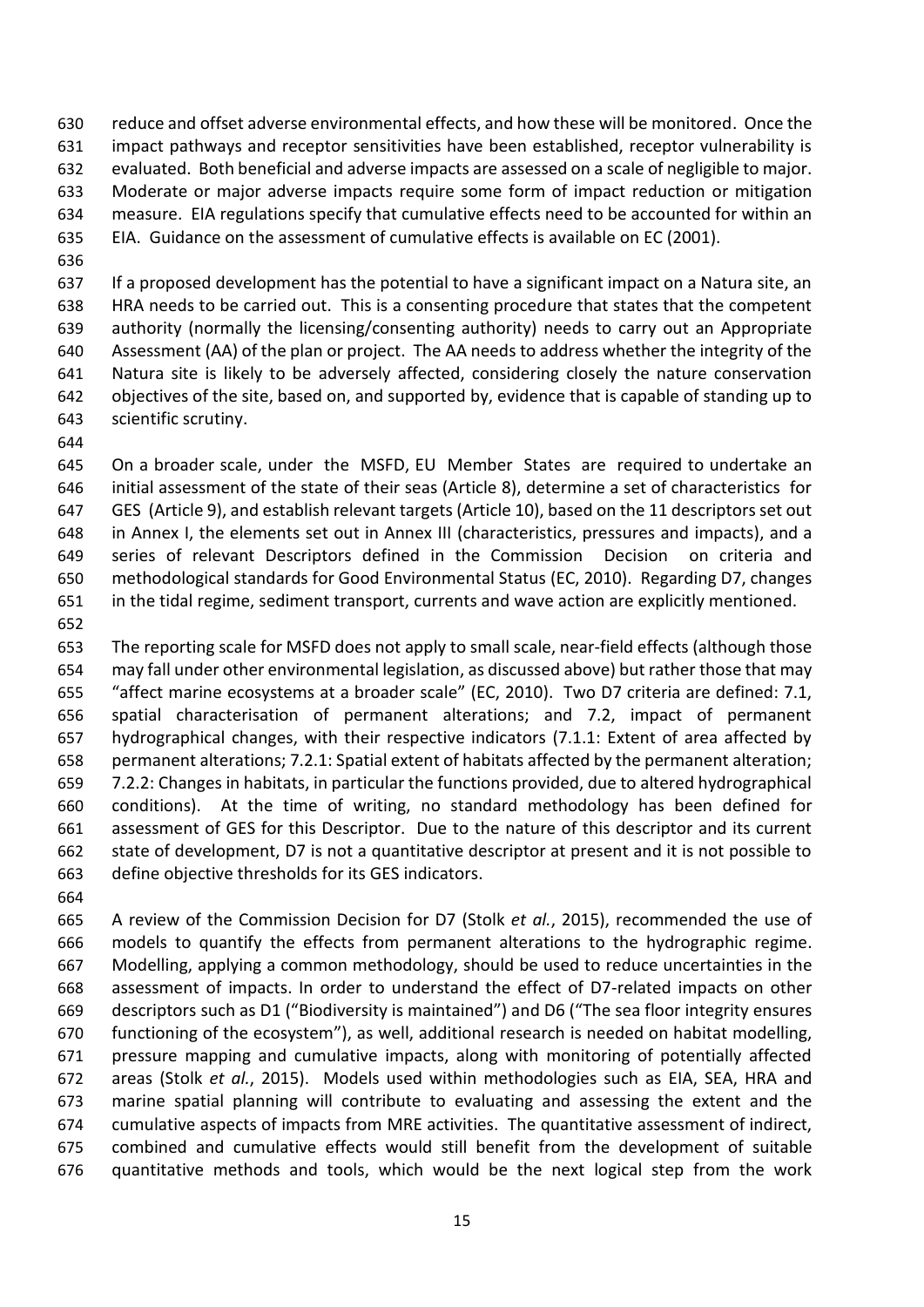presented here, although some advances have already been made (e.g. the TRaC-MImAS tool assessing potential hydromorphological alterations in WFD "transitional and coastal (TraC)"waters; UKTAG (2013). See Appendix A).

 MRE developments also need to be compatible with their general planning context. In Scotland, the marine planning framework is made up of the National Marine Plan (adopted in March 2015 with the publication of the Strategic Environmental Assessment Post-Adoption Statement), the ongoing roll-out of the Regional Marine Plans for the identified 11 Scottish Marine Regions and sectoral plans such as those prepared for offshore renewable energy (wind, wave and tidal). Marine spatial planning, particularly at the broader geographical level, makes uses of instruments such as The Crown Estate's MaRS (Marine Resource System), a GIS-based tool with hundreds of spatial datasets that allow spatial analyses to identify areas of opportunity and potential constraint for development (e.g. by MRE projects) by weighing combinations of technical constraints, sensitivities, competing interests and other uses of the marine environment.

 Current experience indicates that establishing compliance with the need to protect Natura 2000 sites is the key environmental element in determining whether licences/consent for development should be granted. It is clear that changes to the hydrodynamic environment from the current scale of development of MRE projects and those conceivable over the next few years (such as the scenarios considered in the *Terawatt* project) should be measurable. However, it is unlikely that they will be sufficient to cause projects to be rejected through failure to meet WFD requirements (see Appendix A), or to lead to permanent hydrographic changes of a magnitude that would cause failure to attain GES under Descriptor 7 of the MSFD. It is much less clear whether we can be confident that this scale of development does not have the potential to adversely affect the integrity of Natura 2000 sites. We have demonstrated that changes in the tidal current speeds resulting from MRE developments are sufficient to cause alterations to sediment dynamics in some locations. Impact assessments, therefore, will need to take account of the potential for impacts on protected sites that relay on sediment characteristics. These include sites such as designated sandbanks, or sites designated for the protection of benthic species with particular substrate requirements.

 Similarly, our understanding of the feeding ecology of a range of protected species, including marine mammals and seabirds, is indicating that species have particular preferred feeding habitats, characterised by factors such as current speed, turbulence and primary production rates (Waggitt *et al.*, 2016a, 2016b), influenced by the presence/absence of oceanographic fronts. There will be an increasing need to take account of the changes to the physical environment in assessments of effects on foraging success and efficiency, and consequences for reproductive success, mortality rates and the dynamics of protected populations associated with Natura 2000 sites.

 We can predict that there will be a continuing and intensifying need for specific quantitative information on the individual and cumulative effects of MRE developments on the physical and biological aspects of the marine environment. The EIA and, where appropriate, HRA processes that underpin the planning and legislative framework will remain reliant on best current science, together with qualitative judgement and expert opinion. We believe that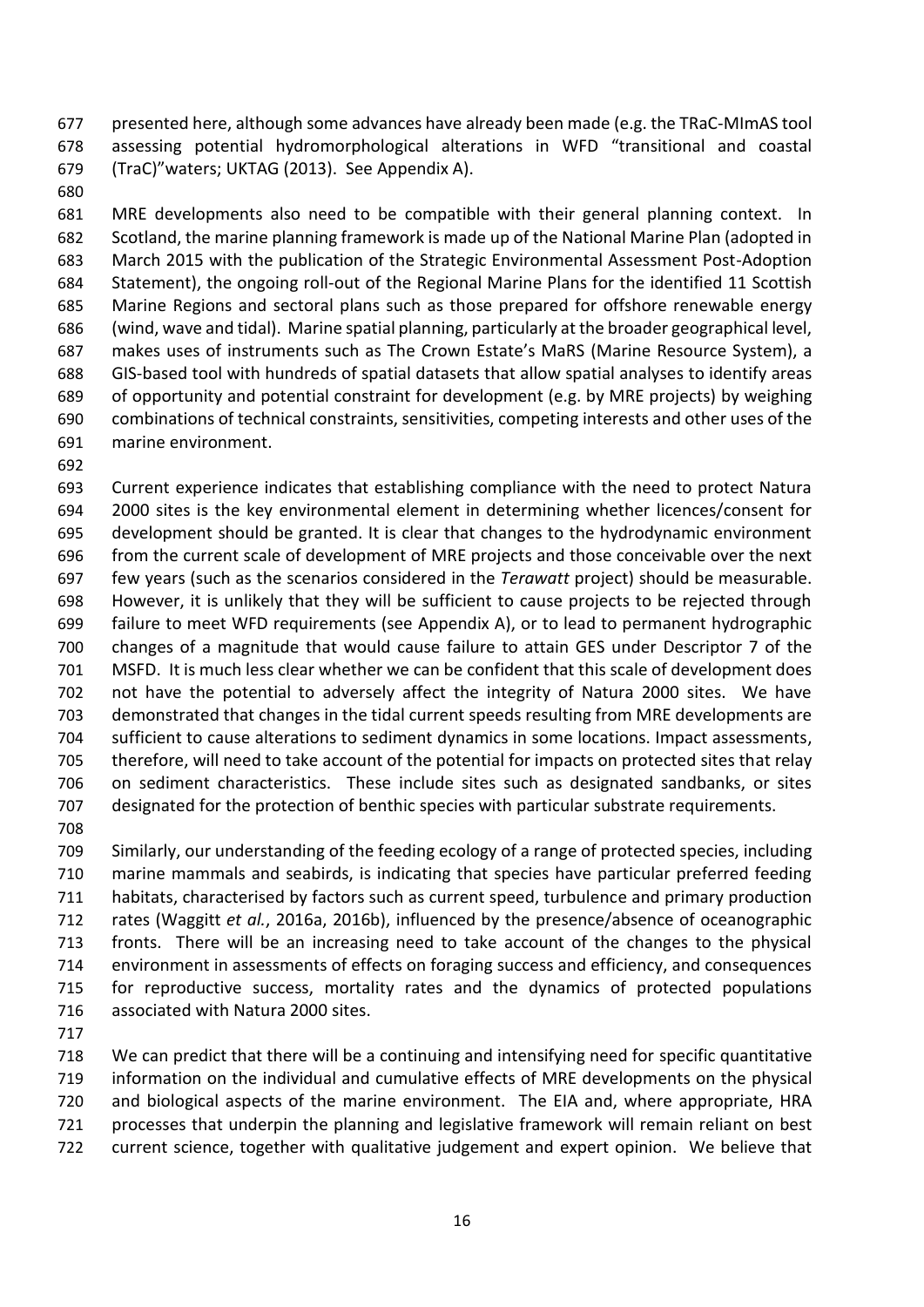- work such as that presented here makes a critical contribution to filling the existing gaps and reducing the uncertainties in impact assessments.
- 

## **5 Conclusions, further work and recommendations**

 This paper summarises the output of a collaborative modelling project to estimate the potential effects of MRE developments on the marine environment.

 At the basis of all modelling work lies the most appropriate and best quality data. Here, various datasets for model initialisation, forcing, calibration and validation were compiled. Most of these data will be freely available to developers, academia and regulators (O'Hara Murray and Gallego, this issue) and will facilitate a common data framework for EIA modelling.

 Two commercially-developed numerical modelling suites were used primarily in this work, following industry advice. The two flow models used produced a similar description of the hydrodynamics of the study area and predicted very consistent relative changes to the physical environment as a result of tidal energy extraction. However, bed resistance was used as a tuning parameter for model calibration in both models and that influenced velocity profiles and derived parameters of relevance to sediment dynamics and ecological processes. Our results underline the importance of developing means of characterising bed resistance adequately (empirically or theoretically) to circumvent this limitation. Our work also highlighted the need for the appropriate facilities to characterise MRE devices within the software suites, as technical approximations required in their absence can bring about their own errors and inaccuracies. It could be argued that the most up to date non-commercial models often favoured by the academic community may allow greater flexibility and, eventually, provide more powerful and accurate modelling tools. However, open and comprehensive cross-validation against commercial software will be required in order to gain the confidence of industry and regulators.

 The project succeeded in characterising sufficiently realistic generic devices for tidal stream and wave MECs that could be used by scientists without access to the technical details available to MRE developers. This was easier in the case of TECs than WECs, largely due to the lack of design convergence of the latter, but also due to the technical limitations of the modelling software used, which forced us to represent WEC arrays by sub-grid scale parameterisation. We have high confidence in the way the tidal arrays were represented in the models (in particular in MIKE3) and also the wave arrays but further work will be desirable for the latter to fully estimate the sensitivity of the results to the frequency-dependent behaviour and dynamic response characteristics implemented in the model.

 The model results showed localised sea bed effects at the level of the proposed MRE developments in the PFOW area, with large-scale effects on water column characteristics such as the turbidity field unlikely. Tidal stream developments decreased velocities in line with the arrays and increased velocities to either side, as flow is diverted, more noticeably in sites where the flow is particularly constrained by coastline. Sea bed dynamics (e.g. sand banks and sand wave fields) in the Pentland Firth are maintained by the characteristics of the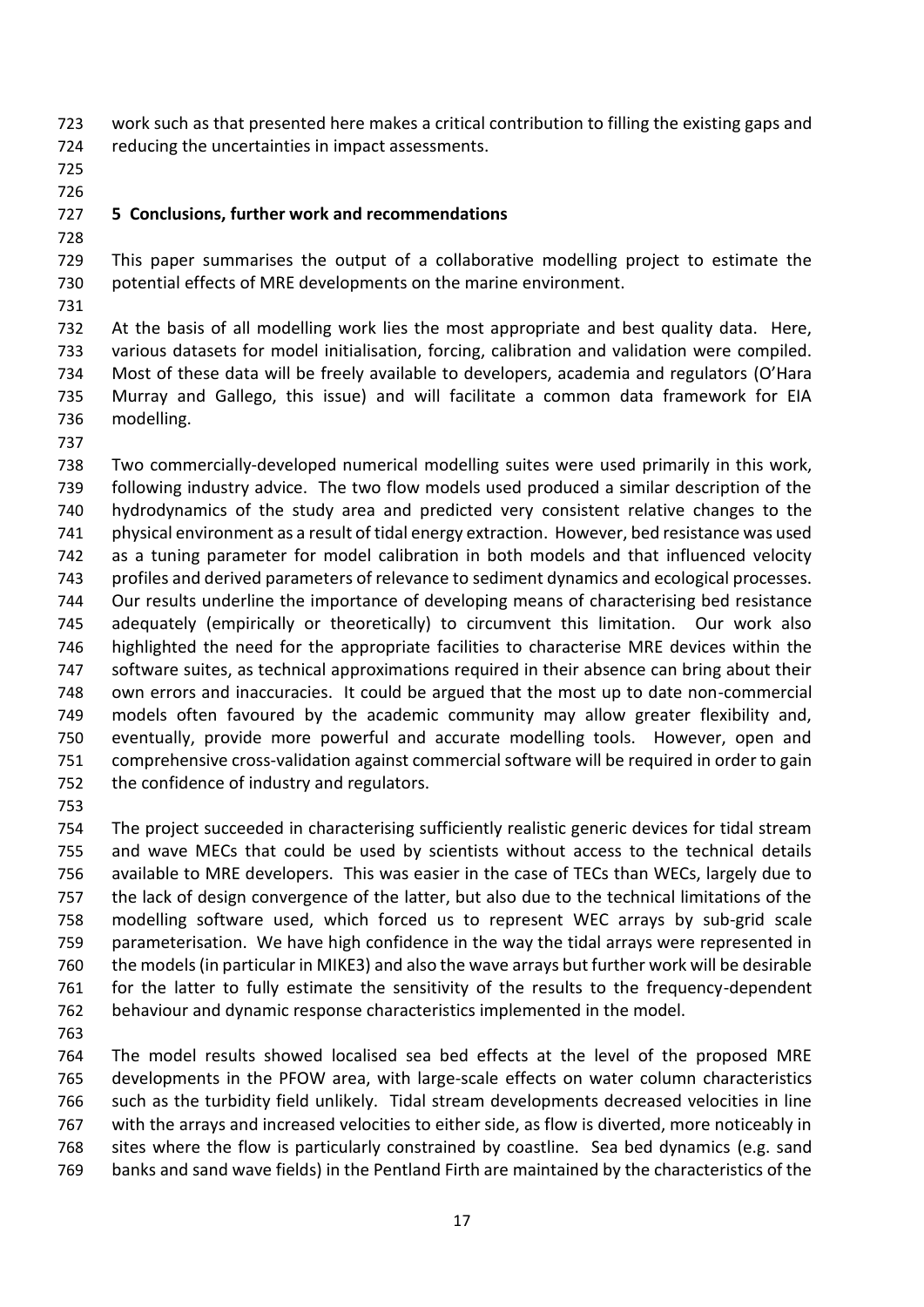flow. The results of simulations with energy extraction suggested that hydrological changes may affect the sediment dynamics of these subtidal features, although observed differences between the models demonstrate the importance of model validation with field data in order to achieve the level of accuracy required for array positioning for commercially viable and sustainable exploitation. The extraction of wave energy by arrays of WECs also suggested localised effects behind the developments but reduced with increased distance. Tentative results (pending further validation) at specific sites (e.g. Bay of Skaill) suggest potential 777 localised effects on coastal morphology that require further investigation. A recommendation from sediment modelling was to focus this computationally-intensive and potentially expensive (in terms of difficulty and cost of field data acquisition) work on areas where high-risk receptors are identified, applying a more generic approach elsewhere.

 In the current absence of quantitative targets, the achievement of Good Environmental Status in European waters regarding the more directly relevant Descriptors to MRE developments (D6, D11 and, in particular, D7) is currently heavily reliant on the adequacy of the marine planning and EIA (including HRA, where appropriate) framework. To that effect, large scale three-dimensional modelling is critical for being able to understand and quantify the direct, indirect and cumulative effects of MRE extraction. We are confident that the methodologies presented here and future work incorporating other environmental (e.g. climate change) factors and the downstream effect of physical changes on the marine ecosystem will make a critical contribution to this process.

 

#### **Acknowledgements**

 This work forms part of the TeraWatt project funded by the Engineering and Physical Science Research Council SUPERGEN Marine Challenge (Grant Ref: EPJ010170/1). The authors would like to thank the TeraWatt Steering Group for their support and the MRE developers who participated in the project. Drew Milne (Marine Scotland) carried out the TRaC-MImAS assessment presented in Appendix A.

## **References**

 Astrium OceanWise (2011) Creation of a high resolution Digital Elevation Model (DEM) of the British Isles continental shelf: Final Report. Prepared for Defra, Contract Reference: 13820. 26 pp

 Baston, S., Waldman, S. and Side, J. (2015) Modelling energy extraction in tidal flows. In TeraWatt Position Papers – A "toolbox" of methods to better understand and assess the effects of tidal and wave energy arrays on the marine environment. MASTS, St. Andrews. pp. 75-108. ISBN 978-0-9934256-0-8.

- 
- Boehlert, G.W. and Gill, A.B. (2010) Environmental and ecological effects of ocean renewable
- energy development: a current synthesis. Ocenography 23(2): 68-81.
-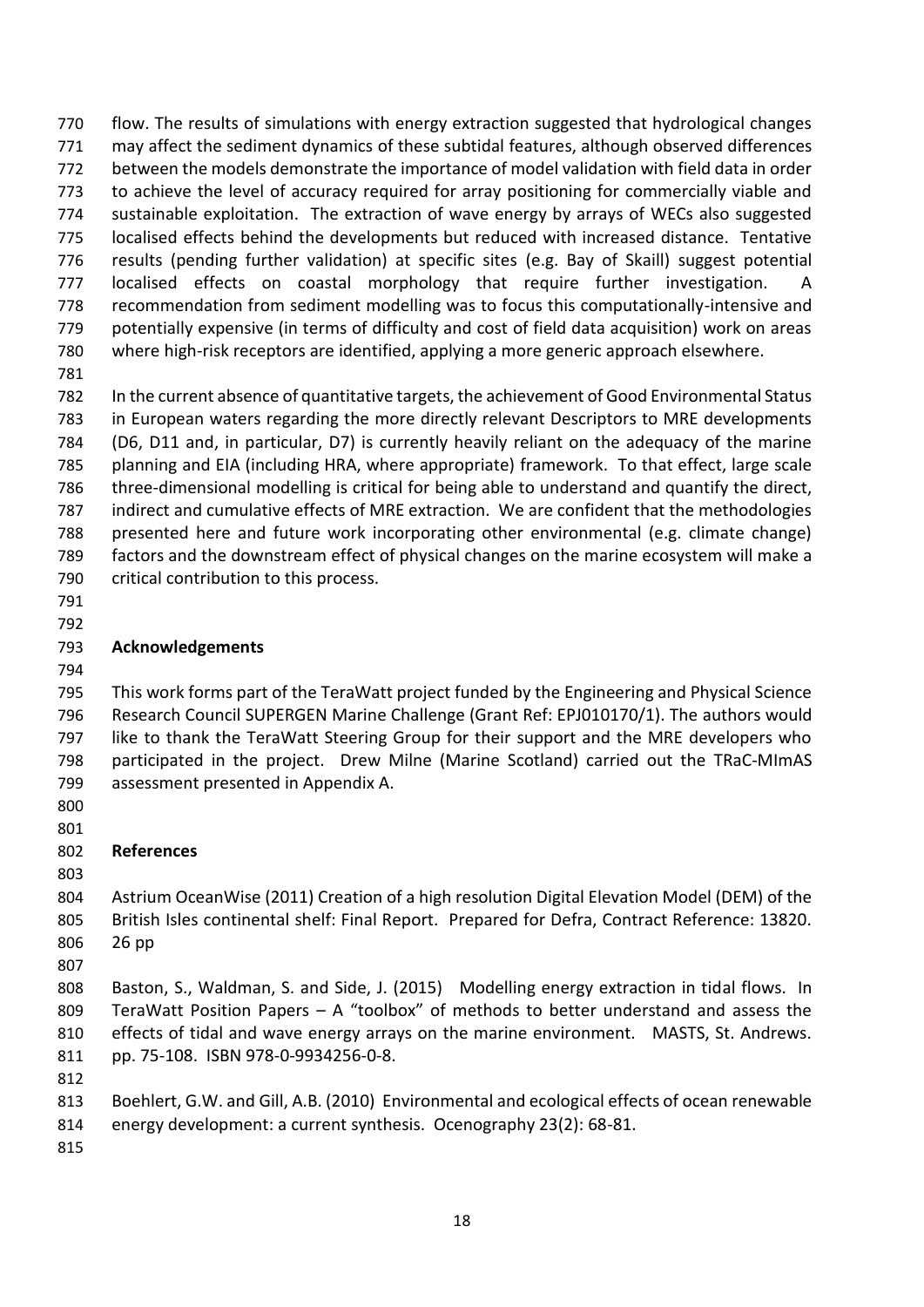BSI (2015) PD 6900:2015 Environmental impact assessment for offshore renewable energy projects – Guide. The British Standards Institution 2015. 64 pp. ISBN 978 0 580 87163 4. Cheng, Y. and Andersen, O. B. (2010) Improvement of global ocean tide models in shallow water regions. In: Altimetry for Oceans & Hydrology OST-ST Meeting. Vol. Poster, SV.1-68 45. Lisbon. URL 822 http://www.space.dtu.dk/english/~/media/Institutter/Space/English/scientific\_data\_and\_m 823 odels/global\_ocean\_tide\_model/yongcuncheng\_no\_sv\_1\_68\_45.ashx Draper, S., Adcock, T.A.A., Borthwick, A.G.L., Houlsby, G.T. (2014) Estimate of the tidal stream power resource of the Pentland Firth. Renew. Energy 63, 650–657. doi:10.1016/j.renene.2013.10.015. EC (1992) Council Directive 92/43/EEC of 21 May 1992 on the conservation of natural habitats and of wild fauna and flora. Official Journal of the European Communities L 206, 22.7.1992, p. 7–50. EC (1999) Guidelines for the assessment of indirect and cumulative impacts as well as impact interactions. Office for Official Publications of the European Communities, Luxembourg. 169 pp. ISBN 92-894-1337-9 EC (2000) Directive 2000/60/EC of the European Parliament and of the Council of 23 October 2000 establishing a framework for Community action in the field of water policy (Water Framework Directive). Official Journal of the European Communities L 327, 22.12.2000, p. 1– 73. http://data.europa.eu/eli/dir/2000/60/oj EC (2008) Directive 2008/56/EC of the European Parliament and of the Council of 17 June 2008 establishing a framework for community action in the field of marine environmental policy (Marine Strategy Framework Directive). Official Journal of the European Communities L 164, 25.6.2008, p. 19–40.<http://data.europa.eu/eli/dir/2008/56/oj> EC (2009) Directive 2009/147/EC of the European Parliament and of the Council of 30 November 2009 on the conservation of wild birds. Official Journal of the European Communities L 20, 26.1.2010, p. 7–25. EC (2010) Commission Decision of 1 September 2010 on criteria and methodological standards on good environmental status of marine waters (notified under document C(2010) 5956). Official Journal of the European Communities L 232, 2.9.2010, p. 14–24. [http://data.europa.eu/eli/dec/2010/477\(2\)/oj](http://data.europa.eu/eli/dec/2010/477(2)/oj) Egbert, G.D., Erofeeva, S.Y., Ray, R.D. (2010) Assimilation of altimetry data for nonlinear shallow-water tides: Quarter-diurnal tides of the Northwest European Shelf. Cont. Shelf Res. 30, 668–679. doi:http://dx.doi.org/10.1016/j.csr.2009.10.011 Fairley, I., Masters, I. and Karunarathna, H. (2015). The cumulative impact of tidal stream 861 turbine arrays on sediment transport in the Pentland Firth. Renewable Energy 80, 755-769.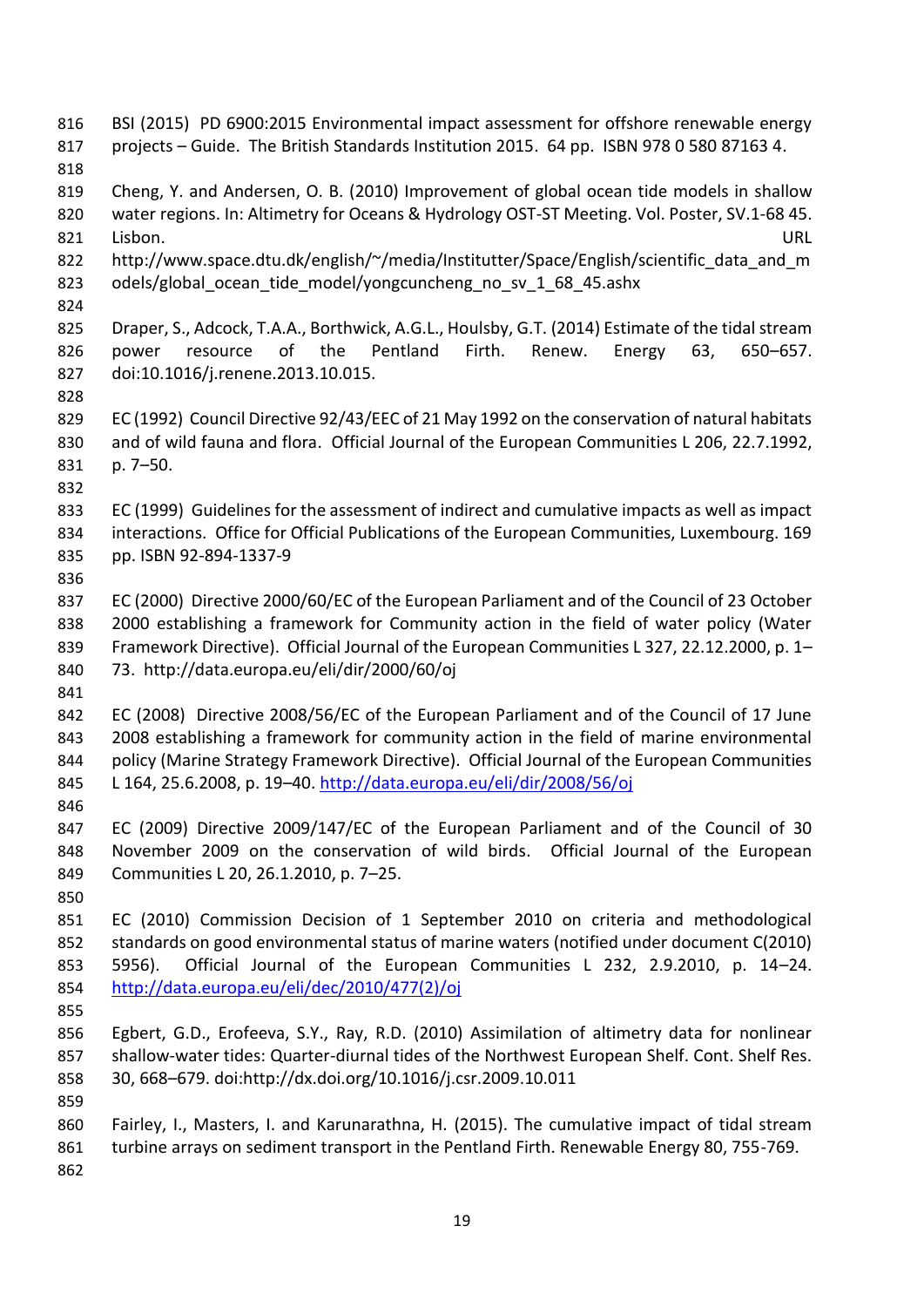- Fairley, I., Karunarathna, H. and Chatzirodou, A. (this issue) Modelling the effects of marine energy extraction on non-cohesive sediment transport and morphological change in the Pentland Firth and Orkney Waters.
- 
- Gill, A.B. (2005) Offshore renewable energy: ecological implications of generating electricity in the coastal zone. Journal of Applied Ecology 42: 605-615.
- Heath, M., Sabatino, A., Serpetti, N., McCaig, C. and O'Hara Murray, R. (this issue) Modelling 871 the sensitivity of suspended sediment profiles to tidal current and wave conditions.
- 
- Inger, R., Attrill, M.J., Bearhop, S., Broderick, A.C., Grecian, W.J., Hodgson, D.J., Mills, C., Sheehan, E., Votier, S.C., Witt, M.J. and Godley, B.J. (2009) Marine renewable energy: potential benefits to biodiversity? An urgent call for research. Journal of Applied Ecology 46: 1145–1153.
- 
- Kramer, S., Piggott, M. D. , Hill, J., Kregting, L., Pritchard, D. and Elsaesser, B. (2014) The modelling of tidal turbine farms using multi-scale, unstructured mesh models. In Proceedings of the 2nd International Conference on Environmental Interactions of Marine Renewable Energy Technologies, Stornoway.
- 

- Magagna, D. and Uihlein, A. (2015) 2014 JRC Ocean Energy Status Report. EUR Scientific 884 and Technical Research Series. Luxembourg: Publications Office of the European Union. 70 pp. ISBN 978-92-79-44611-S.
- Marine Scotland (2015) Guidance for Marine Licence Applicants. Version 2 June 2015. The Scottish Government, Edinburgh. 24 pp.
- MeyGen (2012) MeyGen Tidal Enery Project Phase 1: Environmental Statement.
- 
- Neill, S.P., Lewis, M.J., Hashemi, M.R., Slater, E., Lawrence, J., Spall, S.A. (2014). Inter-annual and inter-seasonal variability of the Orkney wave power resource. Appl. Energy 132, 339–348. doi:10.1016/j.apenergy.2014.07.023.
- 
- O'Hara Murray, R.B. (2015) Data acquisition and processing for TeraWatt. In TeraWatt Position Papers – A "toolbox" of methods to better understand and assess the effects of tidal and wave energy arrays on the marine environment. MASTS, St. Andrews. pp. 9-30. ISBN 978-0-9934256-0-8.
- 
- O'Hara Murray, R. and Gallego, A. (submitted) A modelling study of the tidal stream resource of the Pentland Firth, Scotland. Renewable Energy.
- 
- O'Hara Murray, R. and Gallego, A. (this issue) Data acquisition and the development of realistic tidal and wave energy scenarios for numerical modelling of Orkney Islands waters, Scotland.
- 
- Pelc, R. and Fujita, R.M. (2002) Renewable energy from the ocean. Marine Policy 26: 471- 479.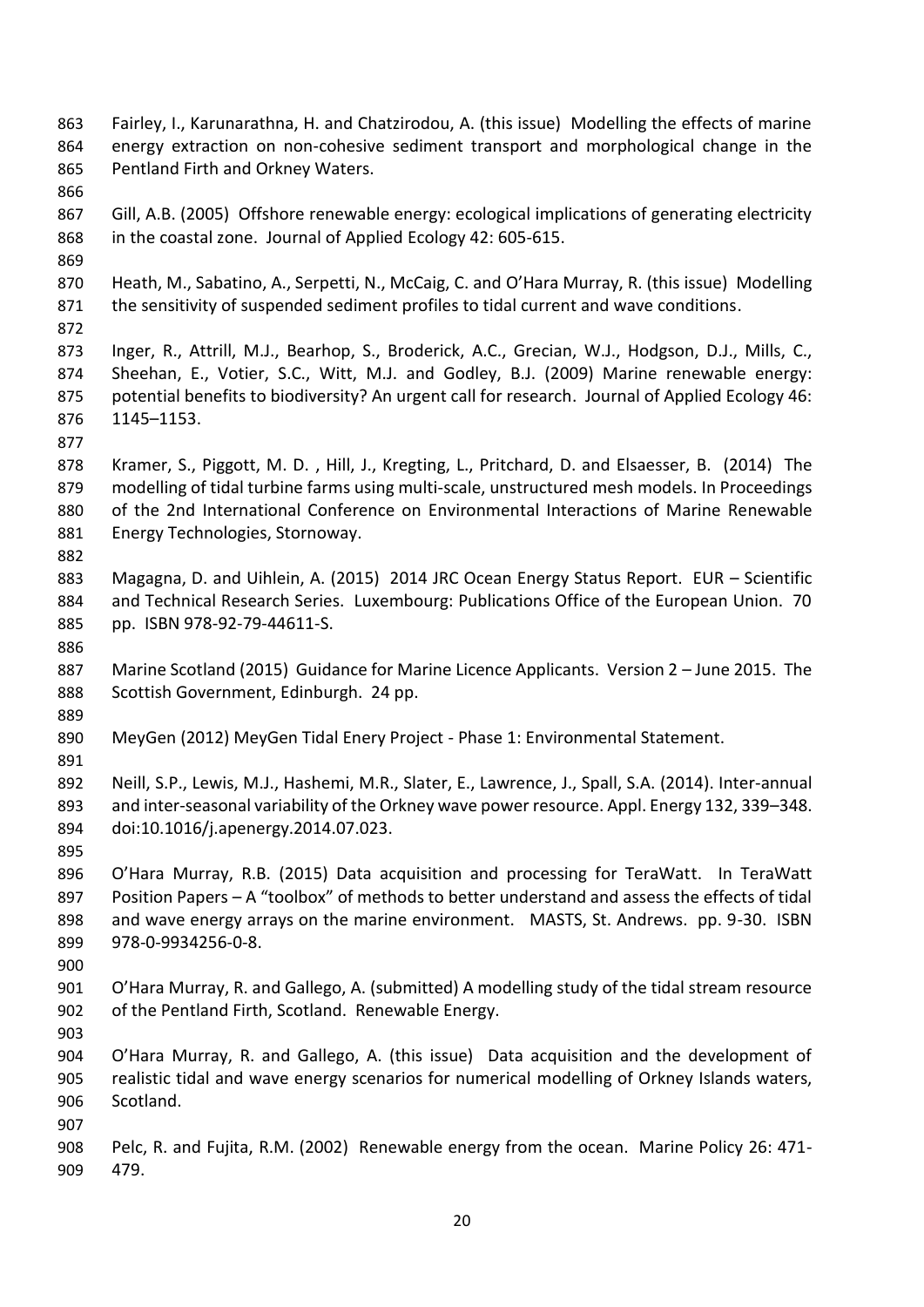- 
- Pilot Pentland Firth and Orkney Waters Working Group (2016) Pilot Pentland Firth and Orkney Waters Marine Spatial Plan. The Scottish Government, Edinburgh 2016. 217 pp. ISBN: 978-
- 1-78544-958-1.
- 
- Rao, S., Xue, H., Bao, M., Funke, S., (2016) Determining tidal turbine farm efficiency in the Western Passage using the disc actuator theory. Ocean Dynamics 66: 41-57.
- 
- Shields, M.A., Dillon, L.J., Woolf, D.K. and Ford A.T. (2009) Strategic priorities for assessing 919 ecological impacts of marine renewable energy devices in the Pentland Firth (Scotland, UK). Marine Policy 33: 635-642.
- 

 Shields, M.A., Woolf, D.K., Grist, E.P.M., Kerr, S.A., Jackson, A.C. Harris , R.A., Bell, M.C. Beharie , R., Want, A., Osalusi, E., Gibb, S.W. and Side, J. (2011) Marine renewable energy: The ecological implications of altering the hydrodynamics of the marine environment. Ocean & Coastal Management 54: 2-9.

 Side, J., Gallego, A., James, M., Davies, I., Heath, M., Karunathra, H., Venugopal, V., Vögler, A. and Burrows, M. (this issue) Developing methodologies for large scale wave and tidal stream marine renewable energy extraction and its environmental impact: an overview of the *TeraWatt* project.

 Stolk, A., González‐Pola, C., Moreno Aranda, I.M., Giorgi, G., Rees, J., Babbini, L., Manca Zeichen, M., Alenius, P., Cariou, V., Zervakis, V. and Krzyminski, W. (2015) Template for the review of Commission Decision 2010/477/EU concerning MSFD criteria for assessing good environmental status according to the review manual Descriptor 7: Permanent alteration of hydrographical conditions does not adversely affect marine ecosystems. European Commission Joint Research Centre, Institute for Environment and Sustainability Water Resources Unit. Report. 28 pp.

- 
- The Crown Estate (2012) Pentland Firth and Orkney Waters Strategic Area: Preparation of 941 Bathymetry to Support Modelling Studies. R.1963.
- 

 The Scottish Government (2013) Planning Scotland's Seas. Sectoral Marine Plans for Offshore Wind, Wave and Tidal Energy in Scottish Waters. Consultation Draft. 85 pp. ISBN: 978-1- 78256-761-5

 The Scottish Government (2016) Scottish Fisheries Statistics 2015. The Scottish Government, Edinburgh 2016. 104 pp. ISBN: 978-1-78652-430-0.

 UKTAG (2013) TraC-MImAS Technical report – version a(4) (Development and Review of a TraC Hydromorphology Decision Support Tool for (a) screening proposed new or altered activities / structures for compliance with WFD water body status and (b) classifying TraC waters under the WFD). 90 pp.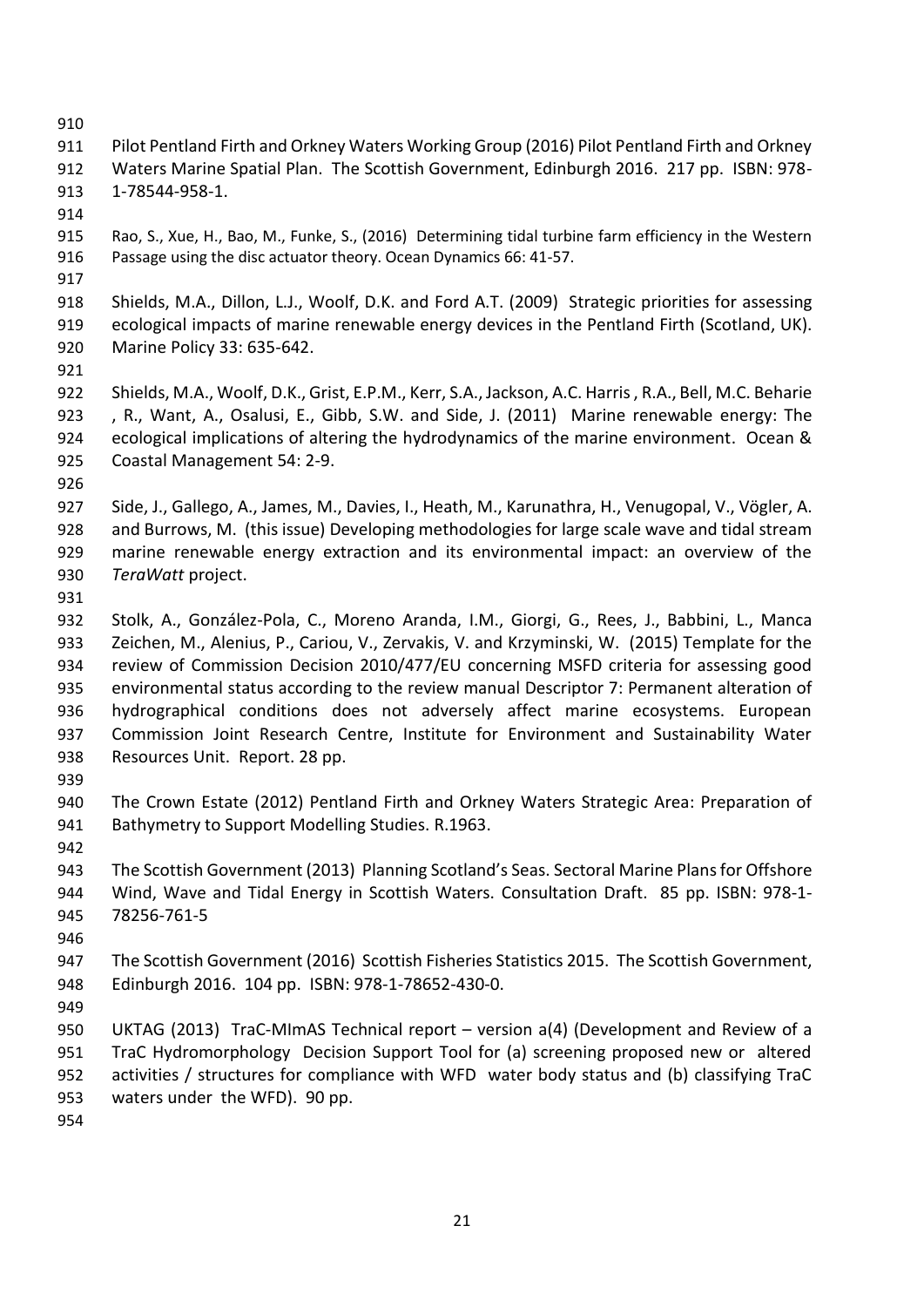- van der Molen, J., Ruardij, P. and Greenwood, N. (2015) Potential environmental impact of tidal energy extraction in the Pentland Firth at large spatial scales: results of a biogeochemical model. Biogeosciences Discuss., 12, 20475–20514.
- 
- Venugopal, V. and Nemalidinne, R. (2015) Wave resource assessment for Scottish waters using a large scale North Atlantic spectral wave model. Renewable Energy 76: 503–525.
- Venugopal, V., Nemalidinne, R. and Vögler, A. (this issue) Numerical modelling of wave energy resources and assessment of wave energy extraction by large scale wave farms.
- Vögler, A., Venugopal, V. (2012) Hebridean Marine Energy Resources: Wave-Power Characterisation Using a Buoy Network, in: Proceedings of the ASME 31st International Conference on Ocean, Offshore and Arctic Engineering. pp. 477–488. doi:10.1115/OMAE2012-83658
- 

- Waggitt, J.J., Cazenave, P.W., Torres, R., Williamson, B.J. and Scott, B.E. (2016a) Quantifying pursuit-diving seabirds' associations with fine-scale physical features in tidal stream environments. J. Appl. Ecol. doi:10.1111/1365-2664.12646
- Waggitt, J.J., Cazenave, P.W., Torres, R., Williamson, B.J. and Scott, B.E. (2016b) Predictable hydrodynamic conditions explain temporal variations in the density of benthic foraging seabirds in a tidal stream environment. ICES J. Mar. Sci. doi:10.1093/icesjms/fsw100
- 
- Waldman, S., Genet, G., Baston, S. and Side, J. (2015) Correcting for mesh size dependency in a regional model's representation of tidal turbines. In Proceedings of the 11th European Wave and Tidal Energy Conference (EWTEC) 2015, Nantes, France.
- 
- Waldman, S., Baston, S., Nemalidinne, R., Chatzirodou, A., Venugopal, V. and Side, J. (this issue) Implementation of tidal turbines in MIKE 3 and Delft3D models of Pentland Firth & Orkney Waters.
-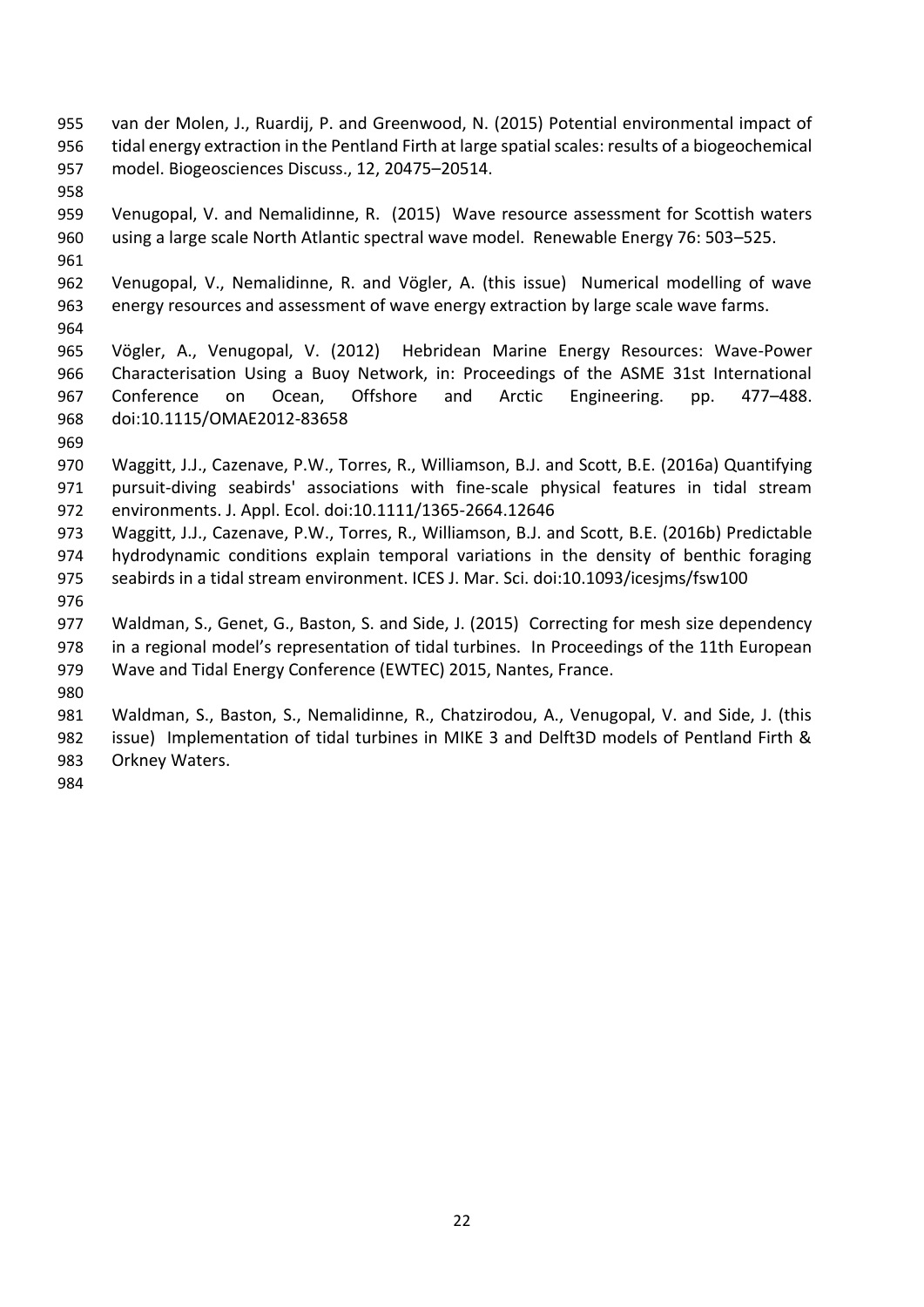**Appendix A:** *Example of an assessment of the potential hydromorphological alterations in WFD transitional and coastal waters of the Pentland Firth by TEC arrays using the TRaC-MImAS tool*

 The Transitional and Coastal Water Morphological Impact Assessment System (TRaC-MImAS; UKTAG (2013)) was developed as a risk based regulatory decision-support tool. TRAC-MImAS is designed to help regulators determine whether new projects likely to alter hydromorphological features could risk the ecological objectives of the Water Framework Directive (WFD).

 The tool uses a concept of capacity and assumes that new projects "consume" that capacity, causing a degradation of ecological conditions. The tool uses simplified area/footprints to measure the change in capacity for WFD water-bodies and provides a guide to regulators. Expert advice would always be sought for larger or more complex projects.

 In this exercise, two TRaC-MImAS assessments were carried out for the water-bodies covering the Pentland Firth: one for the water-body named "Dunnet Head to Duncansby Head" (including the Ness of Duncansby and Inner Sound proposed developments, as shown in Fig. 1 of O'Hara Murray and Gallego (this issue)) and another for the water body "Old Head to Tor Ness" (including the Brough Ness and Brims developments). These water-bodies contained 500 and 300 devices respectively.

1007 The assessment would be initially conducted at a small scale (Stage 1) over an area of 0.5 km<sup>2</sup>. This would involve plotting out the assessment area, calculating intertidal and subtidal areas and building a baseline of existing modifications to the area in question. Any modification, such as piers and shoreline reinforcement, must be included. Due to the size of the tidal arrays under consideration, this stage was not applicable and a full water-body assessment was conducted (Stage 2). This involves building a baseline at the whole water-body scale.

 The intertidal area is plotted and that total is removed from the total water-body area to provide the subtidal value. All existing structures are mapped and added to the assessment baseline. These are categorised under various types of obstructions or modifications. In most cases a simple area is calculated for structures but in more complex scenarios footprint rules are used. Once the baseline has been calculated the new project is then added and any change in the water-body status is recorded. The tool presents changes as a deterioration from the baseline status through categories that range from High, through Good, Moderate, Poor and Bad. Any change in category would provide an indication to the regulator that a given project should be reviewed further and, if necessary, expert guidance should be requested.

 For both assessments conducted in this exercise, a footprint rule was required to provide an area for the tidal devices. This footprint was based on the spacing between devices. The devices here were aligned in rows, but each row was sufficiently spaced from each other that overlap was not a factor. A perimeter was drawn around the devices using the spacing between each device (45 m) as a guide. It is acknowledged in the TRaC-MImAS technical guidance that this footprint overestimates the actual footprint in order to include the downcurrent effects of the devices.